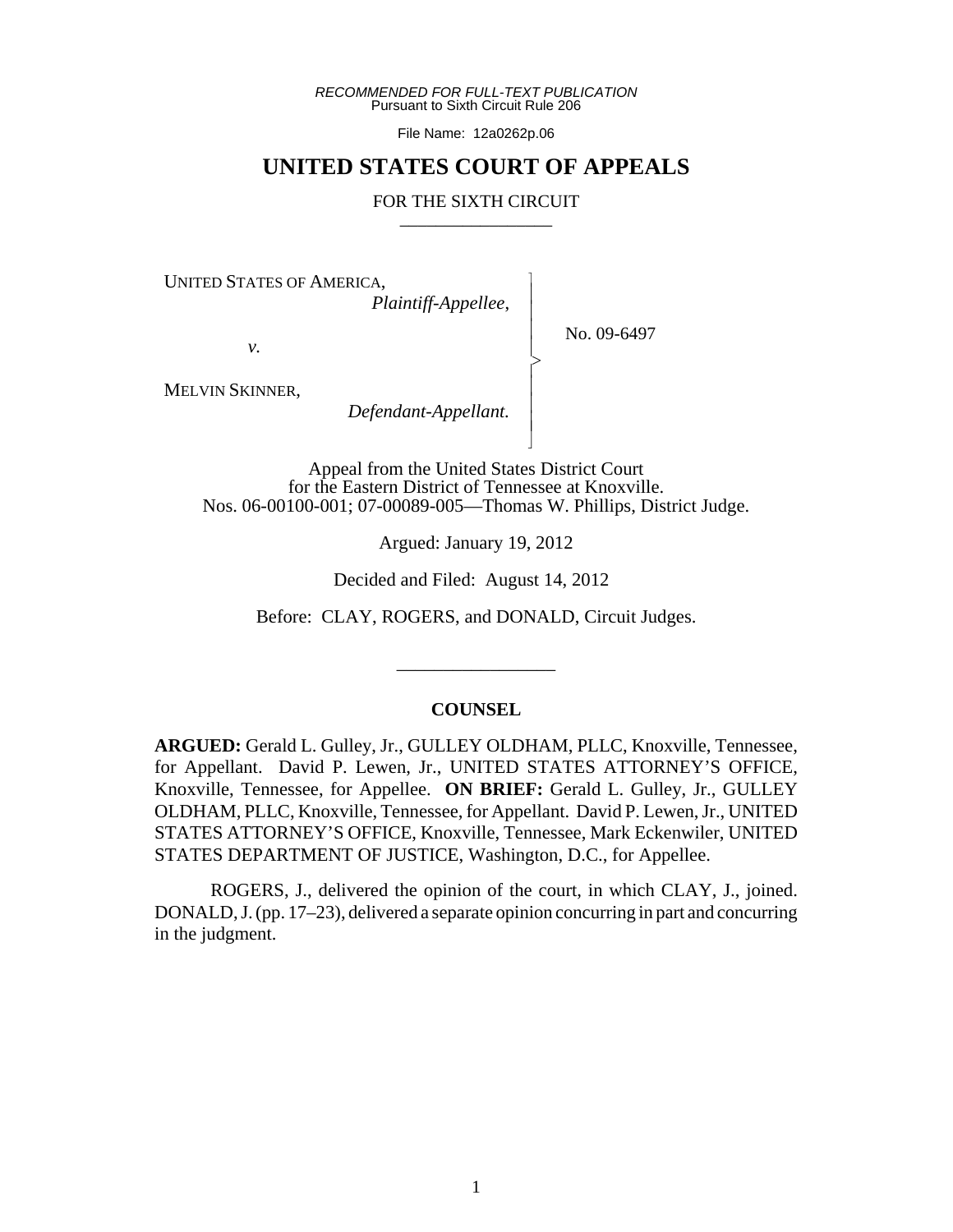# **OPINION \_\_\_\_\_\_\_\_\_\_\_\_\_\_\_\_\_**

**\_\_\_\_\_\_\_\_\_\_\_\_\_\_\_\_\_**

ROGERS, Circuit Judge. When criminals use modern technological devices to carry out criminal acts and to reduce the possibility of detection, they can hardly complain when the police take advantage of the inherent characteristics of those very devices to catch them. This is not a case in which the government secretly placed a tracking device in someone's car. The drug runners in this case used pay-as-you-go (and thus presumably more difficult to trace) cell phones to communicate during the crosscountry shipment of drugs. Unfortunately for the drug runners, the phones were trackable in a way they may not have suspected. The Constitution, however, does not protect their erroneous expectations regarding the undetectability of their modern tools.

The government used data emanating from Melvin Skinner's pay-as-you-go cell phone to determine its real-time location. This information was used to establish Skinner's location as he transported drugs along public thoroughfares between Arizona and Tennessee. As a result of tracking the cell phone, DEA agents located Skinner and his son at a rest stop near Abilene, Texas, with a motorhome filled with over 1,100 pounds of marijuana. The district court denied Skinner's motion to suppress all evidence obtained as a result of the search of his vehicle, and Skinner was later convicted of two counts related to drug trafficking and one count of conspiracy to commit money laundering. The convictions must be upheld as there was no Fourth Amendment violation, and Skinner's other arguments on appeal lack merit. In short, Skinner did not have a reasonable expectation of privacy in the data emanating from his cell phone that showed its location.

#### **I.**

Melvin Skinner was convicted by a jury on two counts related to drug trafficking and one count of conspiracy to commit money laundering in connection with his role as a courier in a large-scale drug-trafficking operation led by James Michael West.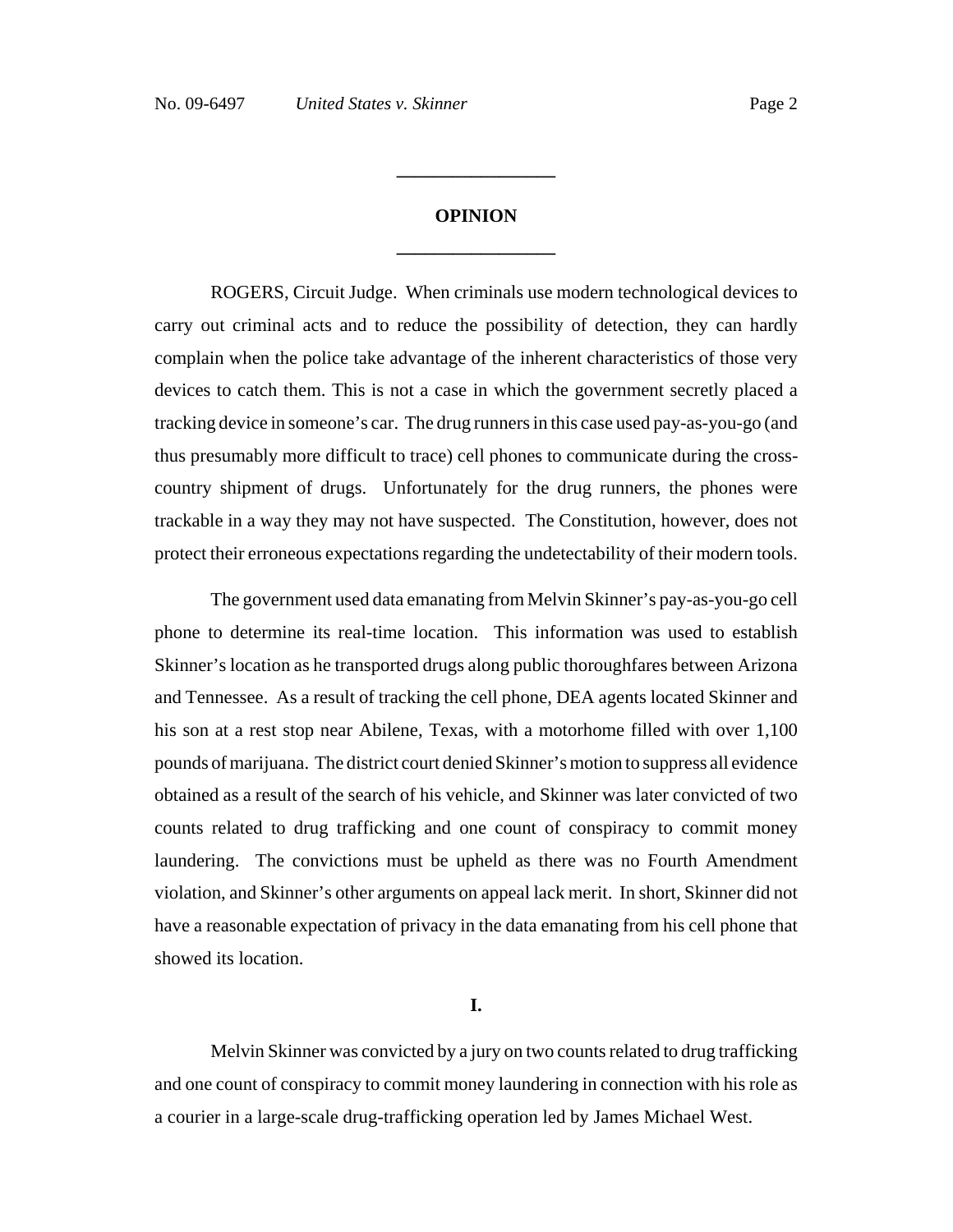The events leading up to Skinner's arrest and conviction began in January 2006, when Christopher S. Shearer, a participant in West's marijuana-trafficking conspiracy, was stopped in Flagstaff, Arizona with \$362,000. Police stopped Shearer on his way to deliver money to West's marijuana supplier, Philip Apodaca, who lived in Tucson, Arizona.

Drug Enforcement Administration ("DEA") authorities learned from Shearer how West operated his drug conspiracy. Between 2001 and 2006, Apodaca would send marijuana that he obtained from Mexico to West in Tennessee via couriers. Apodaca purchased pay-as-you-go cell phones that he programmed with contact information and then gave to the couriers to maintain communication. When buying the phones, Apodaca provided false names and addresses for the phone subscriber information. After some time, West and his affiliates would discard their pay-as-you-go phones and get new ones with different telephone numbers and fictitious names. Apodaca was unaware that these phones were equipped with GPS technology.

In May and June 2006, authorities obtained orders authorizing the interception of wire communications from two phones that were not pay-as-you-go, but rather phones subscribed in West's name. Through these calls between West and Shearer, agents learned that West used as a courier an over-the-road truck driver referred to as "Big Foot" (later identified as the defendant in this case, Melvin Skinner). From Shearer and the phone calls, agents determined that, on many occasions beginning in 2001, Big Foot delivered money to Apodaca in Arizona and then returned to Tennessee with hundreds of pounds of marijuana for West. Big Foot's courier activities temporarily ceased between 2002–2004, but thereafter he resumed transporting drugs and money for West. In late 2005, West advanced Big Foot money to purchase a pickup truck for transporting drugs.

In June 2006, authorities determined that West was using one secret phone to communicate with Apodaca and a second secret phone to communicate with Big Foot. Authorities thought that Big Foot was using a phone with the number (520) 869-6447 ("6447 phone").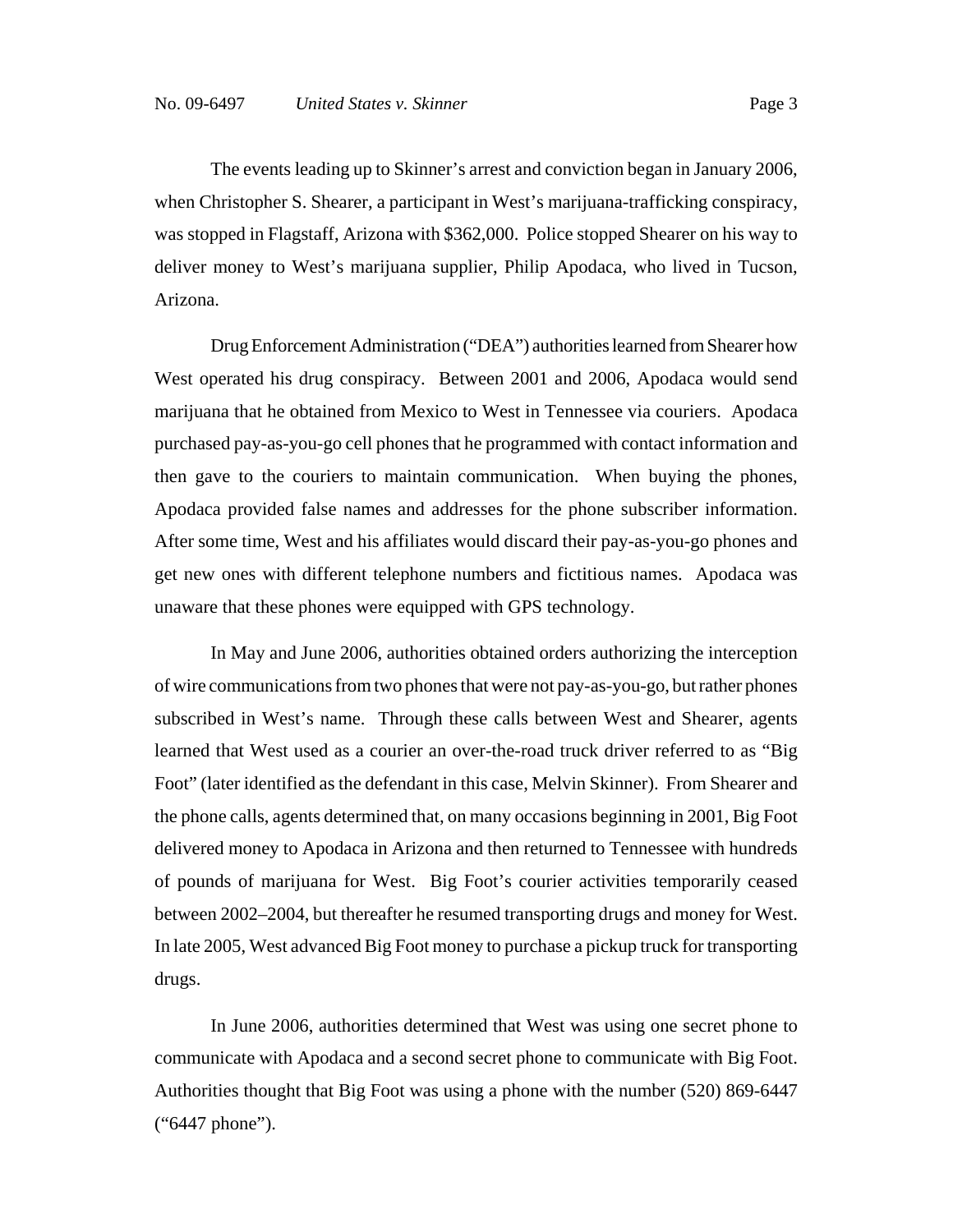Based on calls intercepted in late June and early July 2006, authorities learned that Big Foot had recently delivered between \$150,000 and \$300,000 to Apodaca to pay off existing drug debt and purchase additional drugs. In later calls between West and Apodaca, the agents also determined that Big Foot would meet Apodaca in Tucson, Arizona on July 11, 2006, to pick up approximately 900 pounds of marijuana. Big Foot would be driving a "nice [RV] with a diesel engine," while Big Foot's son would be driving an F-250 pickup truck, both with Southern license plates. Big Foot would then leave for West's home in Mooresburg, Tennessee, on or about Thursday, July 13, 2006. Believing that Big Foot was carrying the 6447 phone, authorities obtained an order from a federal magistrate judge on July 12, 2006, authorizing the phone company to release subscriber information, cell site information, GPS real-time location, and "ping" data for the 6447 phone in order to learn Big Foot's location while he was en route to deliver the drugs.

That same day, agents "pinged" the 6447 phone and discovered that it was currently located in Candler, North Carolina, the location of West's primary residence. Based upon intercepted calls as well as the 6447 phone's records, agents determined that West was using the 6447 phone to communicate with Big Foot on a phone with a (520) 869-6820 number ("6820 phone"). Authorities then obtained a second order from the magistrate judge authorizing release of the same information for the 6820 phone, which revealed that the phone was located near Flagstaff, Arizona.

By continuously "pinging" the 6820 phone, authorities learned that Big Foot left Tucson, Arizona on Friday, July 14, 2006, and was traveling on Interstate 40 across Texas. At no point did agents follow the vehicle or conduct any type of visual surveillance. At around 2:00 a.m. on Sunday, July 16, 2006, the GPS indicated that the 6820 phone had stopped somewhere near Abilene, Texas. Authorities coordinated with agents in the Lubbock, Texas office of the DEA, who were quickly dispatched to a truck stop. At the truck stop, agents discovered a motorhome and a truck with Georgia license plates. An officer approached the motorhome, knocked on the door, and introduced himself to the man, later identified as Skinner, who answered the door. After Skinner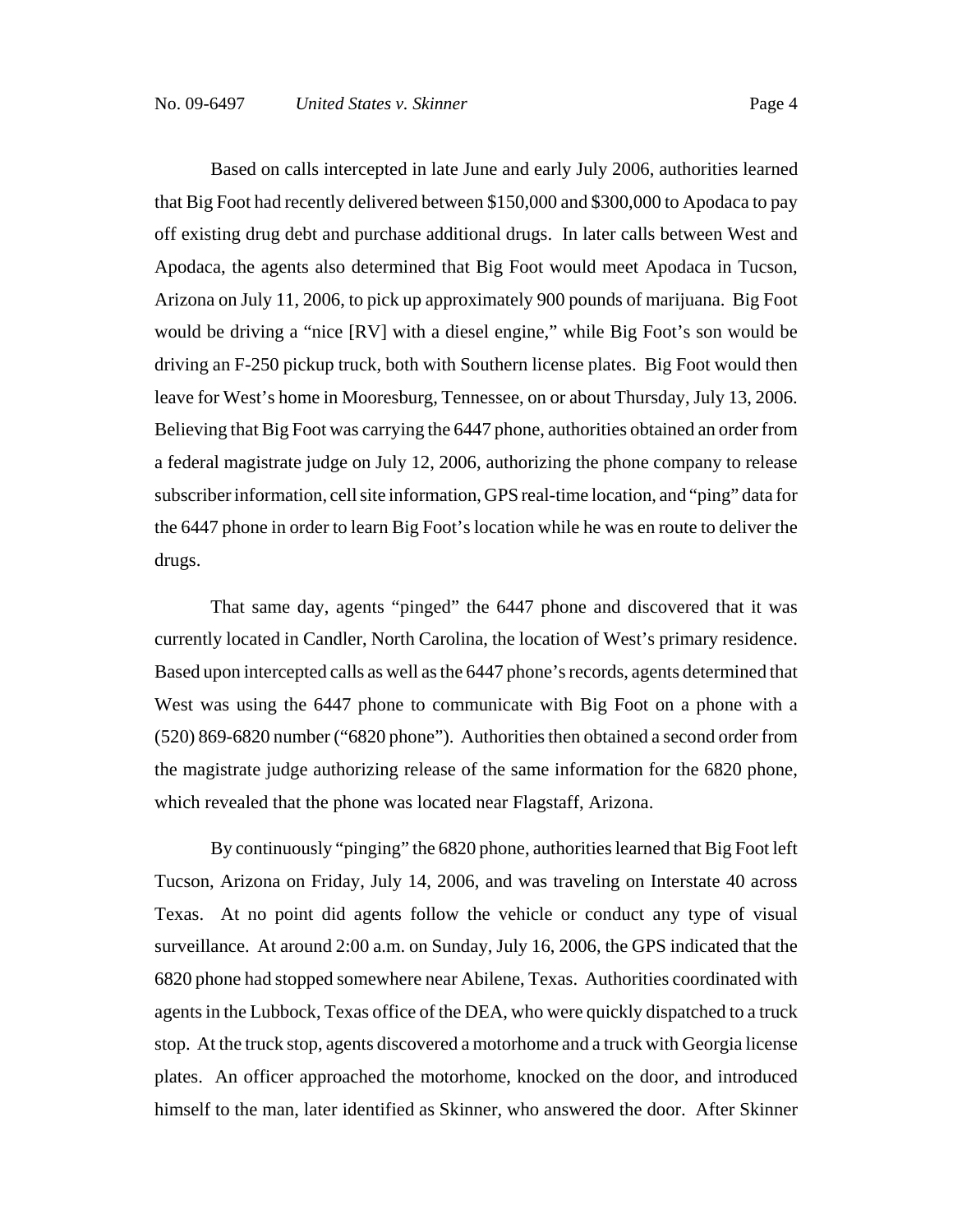denied the officer's request to search the vehicle, a K-9 officer and his dog who were at the scene conducted a perimeter dog sniff around the motorhome that alerted officers to the presence of narcotics. The officers then entered the motorhome, where they discovered sixty-one bales of marijuana, over 1,100 pounds, as well as two cellular phones and two semi-automatic handguns. Skinner and his son, Samuel, were placed under arrest.

Skinner was charged with conspiracy to distribute and possess with intent to distribute in excess of 1,000 kilograms of marijuana, in violation of 21 U.S.C. §§ 846,  $841(a)(1)$ , and  $841(b)(1)(A)$ , conspiracy to commit money laundering, in violation of 18 U.S.C. § 1956(h), and aiding and abetting the attempt to distribute in excess of 100 kilograms of marijuana, in violation of 21 U.S.C. §§ 846, 841(a)(1), 841(b)(1)(B), and 18 U.S.C. § 2.

Prior to trial, Skinner sought to suppress the search of the motorhome, alleging that the agents' use of GPS location information emitted from his cell phone was a warrantless search that violated the Fourth Amendment. After an evidentiary hearing, the magistrate judge determined that, "[b]ased on the thrust of Fourth Amendment precedent and the facts of this case," Skinner lacked standing to assert a Fourth Amendment protected interest because the cell phone was not subscribed to him and was used as part of a criminal scheme. The magistrate judge further opined that because the cell phone was utilized on public thoroughfares and was "bought by a drug supplier and provided to . . . Skinner as part and parcel of his drug trafficking enterprise," Skinner did not have a legitimate expectation of privacy in the phone or in the motorhome that was driven on public roads. In addition, the magistrate judge determined that, "even if the search was found unconstitutional, the good faith exception would apply." The district court fully adopted the magistrate judge's Report and Recommendation, and denied Skinner's motion to suppress.

Skinner's case proceeded to a ten-day trial, and the jury found Skinner guilty on all counts. Skinner moved for a judgment of acquittal, or in the alternative a new trial, and the district court denied the motion.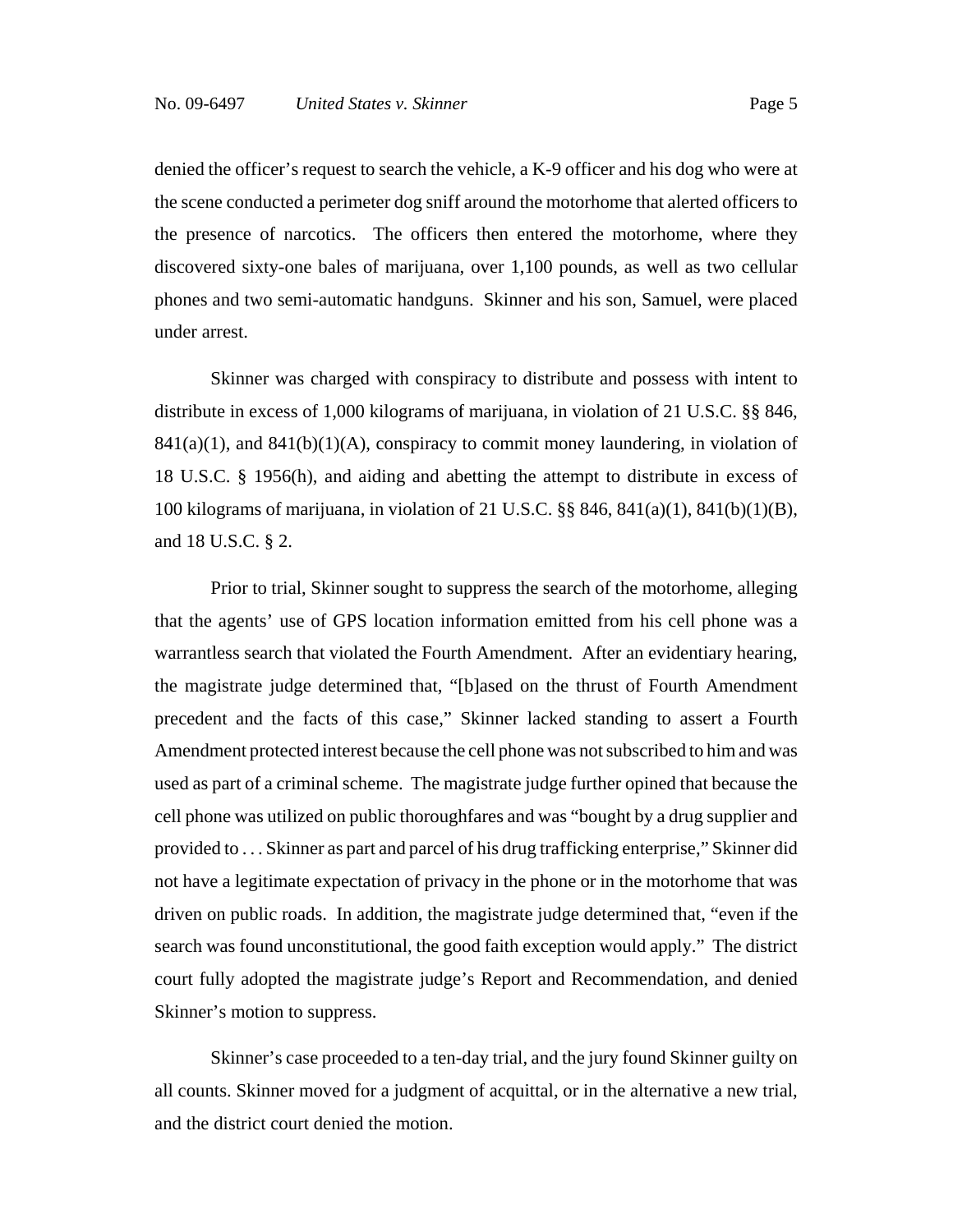At sentencing, the district court heard testimony regarding the drug conspiracy and Skinner's role in it. In calculating Skinner's base offense level, the presentence report had included only the amounts of marijuana personally attributed to Skinner. Skinner argued, however, that due to his minimal role in the conspiracy he should receive a mitigating role adjustment under U.S.S.G. § 3B1.2. The district court determined that no mitigating role reduction was warranted because Skinner "facilitated the transportation of vast amounts of marijuana and money back and forth across the country" and "[t]he conspiracy would not have been successful without the participation of the drivers." Therefore, because Skinner "facilitated and allowed this conspiracy to progress," the district court found that he was "more than just a minor or minimum player."

Skinner was sentenced to 235 months' imprisonment as to each of Counts One, Two, and Three, with the terms to run concurrently. This term of imprisonment was at the low end of the advisory guideline range of 235–239 months.

Skinner now appeals, arguing that the use of the GPS location information emitted from his cell phone was a warrantless search that violated the Fourth Amendment, that there was insufficient evidence to find him guilty of conspiracy to commit money laundering, and that as a minor participant in the drug conspiracy he was entitled to a mitigating role reduction.

### **II.**

#### **A. No Fourth Amendment Violation**

There is no Fourth Amendment violation because Skinner did not have a reasonable expectation of privacy in the data given off by his voluntarily procured payas-you-go cell phone. If a tool used to transport contraband gives off a signal that can be tracked for location, certainly the police can track the signal. The law cannot be that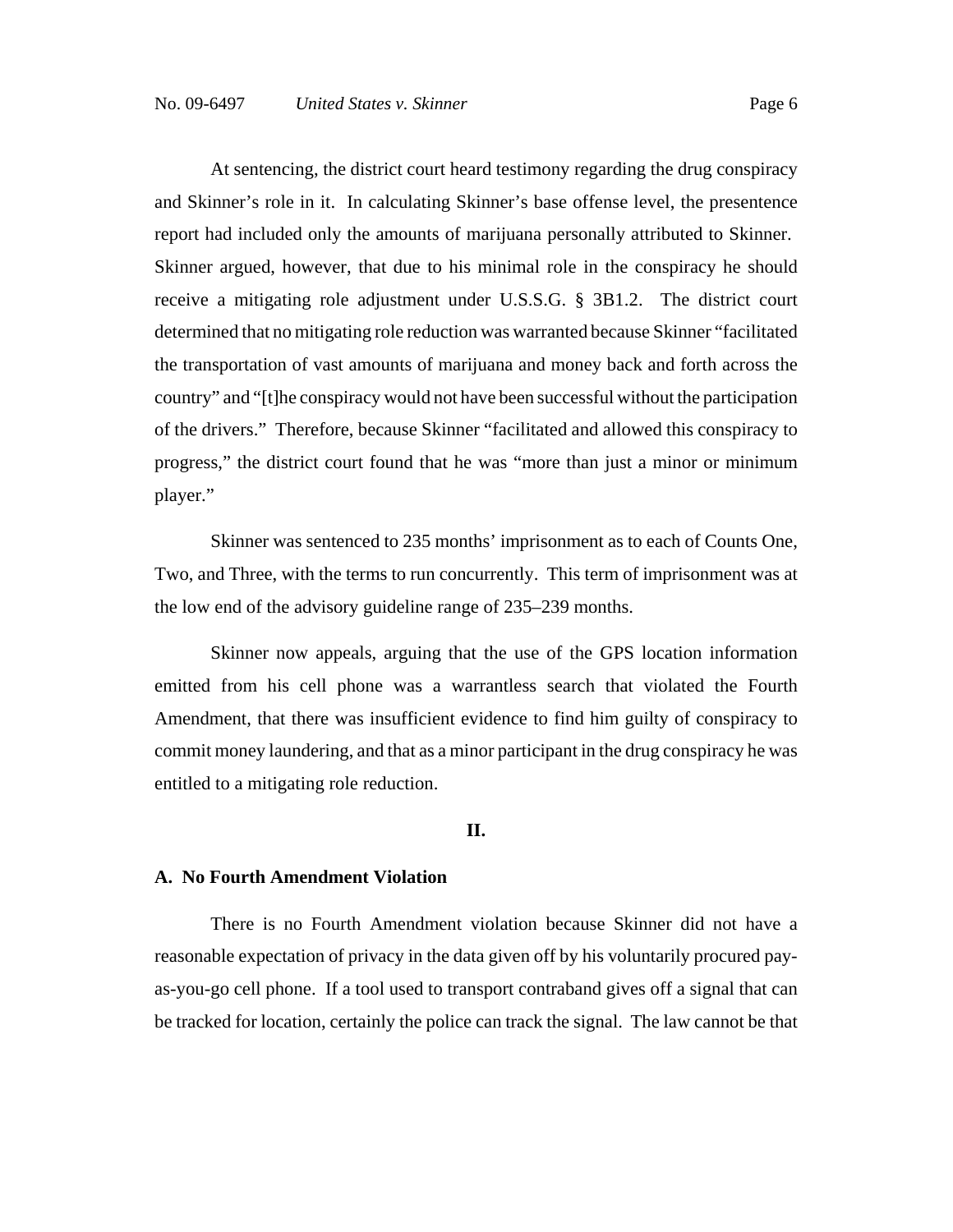a criminal is entitled to rely on the expected untrackability of his tools.**<sup>1</sup>** Otherwise, dogs could not be used to track a fugitive if the fugitive did not know that the dog hounds had his scent. A getaway car could not be identified and followed based on the license plate number if the driver reasonably thought he had gotten away unseen. The recent nature of cell phone location technology does not change this. If it did, then technology would help criminals but not the police. It follows that Skinner had no expectation of privacy in the context of this case, just as the driver of a getaway car has no expectation of privacy in the particular combination of colors of the car's paint.

 This conclusion is directly supported by *United States v. Knotts*, 460 U.S. 276 (1983). In *Knotts*, the police, with the consent of a chemical company, placed a beeper in a five-gallon drum of chloroform in order to track the movements of a defendant and discover the location of a clandestine drug laboratory. Using visual surveillance, as well as the signal emitted from the beeper when police lost visual contact, law enforcement officials traced the car to a secluded cabin, where the defendant and others had been manufacturing illicit drugs. The Supreme Court held that this monitoring did not violate the Constitution because "[t]he governmental surveillance conducted by means of the beeper in this case amounted principally to the following of an automobile on public streets and highways. . . . A person traveling in an automobile on public thoroughfares has no reasonable expectation of privacy in his movements from one place to another." *Id.* at 281. The Court noted that, in Knott's case, "[a] police car following [a defendant] at a distance throughout his journey could have observed him leaving the public highway and arriving at the cabin . . . . [T]here is no indication that the beeper was used in any way to reveal information . . . that would not have been visible to the naked eye." *Id.* at 285. Similar to the circumstances in *Knotts*, Skinner was traveling on a public road before he stopped at a public rest stop. While the cell site information aided the police in determining Skinner's location, that same information could have been obtained through visual surveillance.

**<sup>1</sup>** We do not mean to suggest that there was no reasonable expectation of privacy *because* Skinner's phone was used in the commission of a crime, or that the cell phone was illegally possessed. On the contrary, an innocent actor would similarly lack a reasonable expectation of privacy in the inherent external locatability of a tool that he or she bought.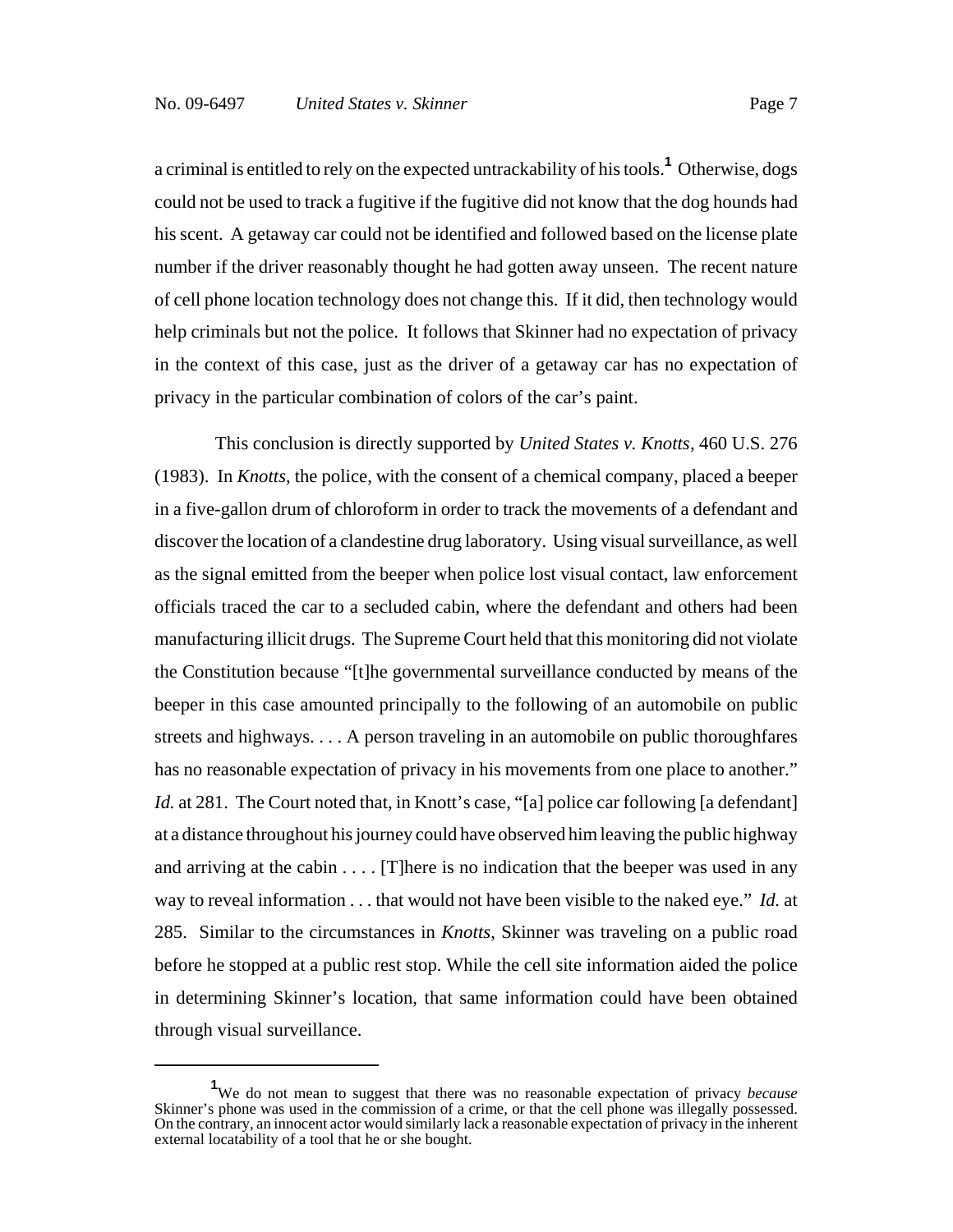There is no inherent constitutional difference between trailing a defendant and tracking him via such technology. Law enforcement tactics must be allowed to advance with technological changes, in order to prevent criminals from circumventing the justice system. The Supreme Court said as much in *Knotts*, noting that, "[i]nsofar as respondent's complaint appears to be simply that scientific devices such as the beeper enabled the police to be more effective in detecting crime, it simply has no constitutional foundation. We have never equated police efficiency with unconstitutionality, and we decline to do so now." *Id.* at 284. In drawing this conclusion, the Court discussed *Smith v. Maryland*, 442 U.S. 735, 744–45 (1979), where a defendant was found to have no reasonable expectation of privacy in the numbers he dialed on his phone, even after that information was automated by the phone company. The Court compared this technology to giving the numbers to a telephone operator, where they would not be confidential: "We are not inclined to hold that a different constitutional result is required because the telephone company has decided to automate." *Knotts*, 460 U.S. at 283. Similar reasoning compels the conclusion here that Skinner did not have a reasonable expectation of privacy in the location of his cell phone while traveling on public thoroughfares.

Skinner's case also falls squarely within this court's precedent in *United States v. Forest*, 355 F.3d 942 (6th Cir. 2004). In *Forest*, DEA agents had lost visual contact of the defendant as he traveled on public roads to meet two suspected drug couriers. To reestablish contact, agents called the defendant's cell phone, hanging up before it rang, in order to "ping" or gather data on the phone's physical location. Using this information, agents were able to determine the defendant's movements along a public roadway, and ultimately to arrest the defendant at a gas station the following day. We held that such monitoring did not violate the Fourth Amendment because, as in *Knotts*, "the DEA agents could have obtained the same information by following [the defendant's] car." *Id.* at 951. "Although the DEA agents were not able to maintain visual contact with [the defendant's] car at all times, visual observation was *possible* by any member of the public. The DEA agents simply used the cell-site data to 'augment[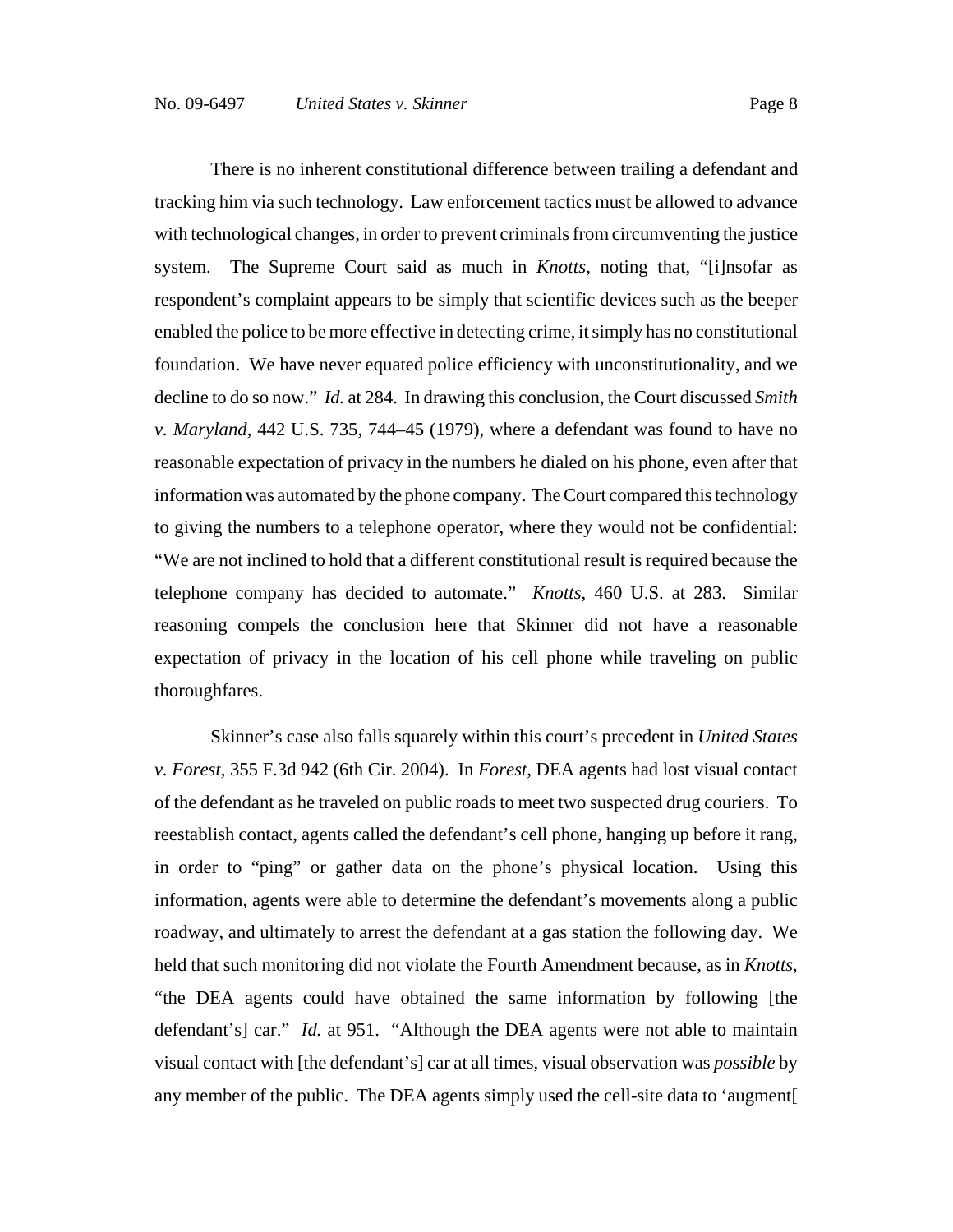] the sensory faculties bestowed upon them at birth,' which is permissible under *Knotts.*" *Id.* (quoting *Knotts*, 460 U.S. at 282). The same is true in Skinner's case.

In *Forest*, we also rejected the argument that even if a defendant does not have a legitimate expectation of privacy regarding his location, he does have a legitimate expectation of privacy in the cell site data itself. *Forest*, 355 F.3d at 951–52. Because "the cell-site data is simply a proxy for [the defendant's] visually observable location," and a defendant has "no legitimate expectation of privacy in his movements along public highways," we concluded, as we do here, that "the Supreme Court's decision in *Knotts* is controlling, and [thus] the DEA agents did not conduct a search within the meaning of the Fourth Amendment." *Id.*

Skinner counters that, unlike *Knotts* and *Forest*, the DEA agents in his case had never established visual surveillance of his movements, did not know his identity, and did not know the make or model of the vehicle he was driving (although they did know it was a motorhome that was accompanied by a pickup truck). Skinner argues that, in this instance, technology was used to supplement, not "augment," the "sensory faculties" of the agents. But even if the agents in *Knotts* and *Forest* momentarily had visual contact of the defendant, and then relied on technology either to reestablish contact or to learn where to initiate visual observation, this was not critical to our analysis. Therefore, no real distinction exists in Skinner's case. In all three instances the defendant's movements could have been observed by any member of the public, a crucial fact for this court in *Forest*. As for not knowing his identity, this is irrelevant because the agents knew the identity of Skinner's co-conspirators and could have simply monitored their whereabouts to discover Skinner's identity. Using a more efficient means of discovering this information does not amount to a Fourth Amendment violation. In any event, we determine whether a defendant's reasonable expectation of privacy has been violated by looking at what the defendant is disclosing to the public, and not what information is known to the police.

Although not necessary to find that there was no Fourth Amendment violation in this case, the Government's argument is strengthened by the fact that the authorities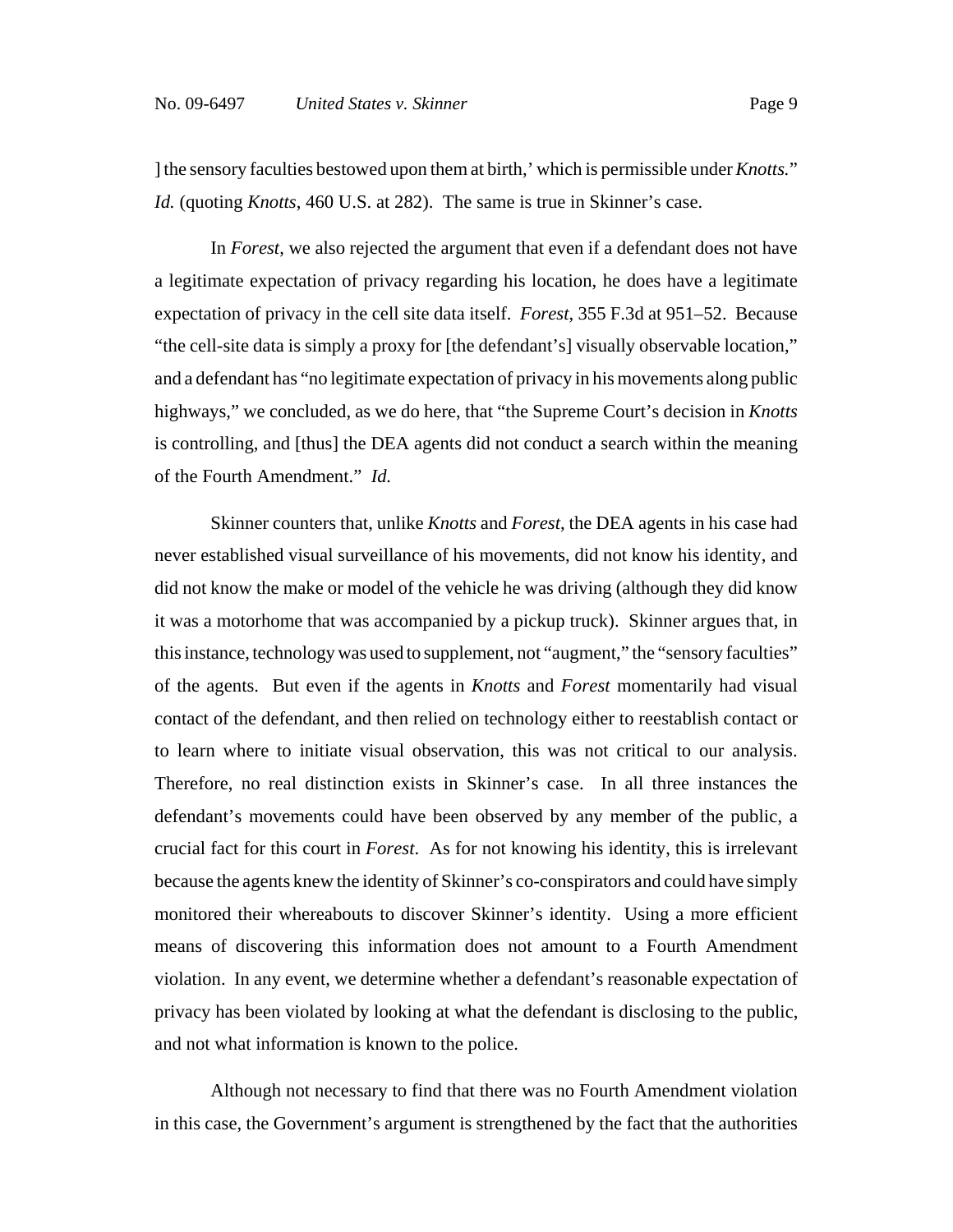sought court orders to obtain information on Skinner's location from the GPS capabilities of his cell phone. The government received authorization from the magistrate judge to receive location information from the cell phone company so that agents could locate and track Skinner's vehicle that was carrying the load of marijuana. When the first cell phone number turned out to be with West in North Carolina, authorities then sought and obtained a second order from the magistrate judge to "ping" the second cell phone number and locate the drugs while they were still en route.

This case is different from the recent Supreme Court decision in *United States v. Jones*, 132 S. Ct. 945 (2012). That case involved the secret placement of a tracking device on the defendant's car, *id.* at 948, and the Court's opinion explicitly relied on the trespassory nature of the police action. *Id.* at 949. Although Fourth Amendment jurisprudence includes an assessment of the defendant's reasonable expectation of privacy, that "d[oes] not erode the principle 'that, when the Government *does* engage in physical intrusion of a constitutionally protected area in order to obtain information, that intrusion may constitute a violation of the Fourth Amendment.'" *Id.* at 951 (quoting *Knotts*, 460 U.S. at 286 (Brennan, J., concurring)). No such physical intrusion occurred in Skinner's case. Skinner himself obtained the cell phone for the purpose of communication, and that phone included the GPS technology used to track the phone's whereabouts. The majority in *Jones* based its decision on the fact that the police had to "physically occup[y] private property for the purpose of obtaining information." 132 S. Ct. at 949. That did not occur in this case. Indeed, the *Jones* opinion explicitly distinguished *Knotts* on this ground—that trespass was not an issue in *Knotts*—and in no way purported to limit or overrule the Court's earlier holding in *Knotts*. *Id*. at 951–52. Moreover, *Jones* does not apply to Skinner's case because, as Justice Sotomayor stated in her concurrence, "the majority opinion's trespassory test" provides little guidance on "cases of electronic or other novel modes of surveillance that do not depend upon a physical invasion on property." *Id.* at 955 (Sotomayor, J., concurring).

Skinner's case also does not present the concern raised by Justice Alito's concurrence in *Jones*, 132 S. Ct. at 95–64. There may be situations where police, using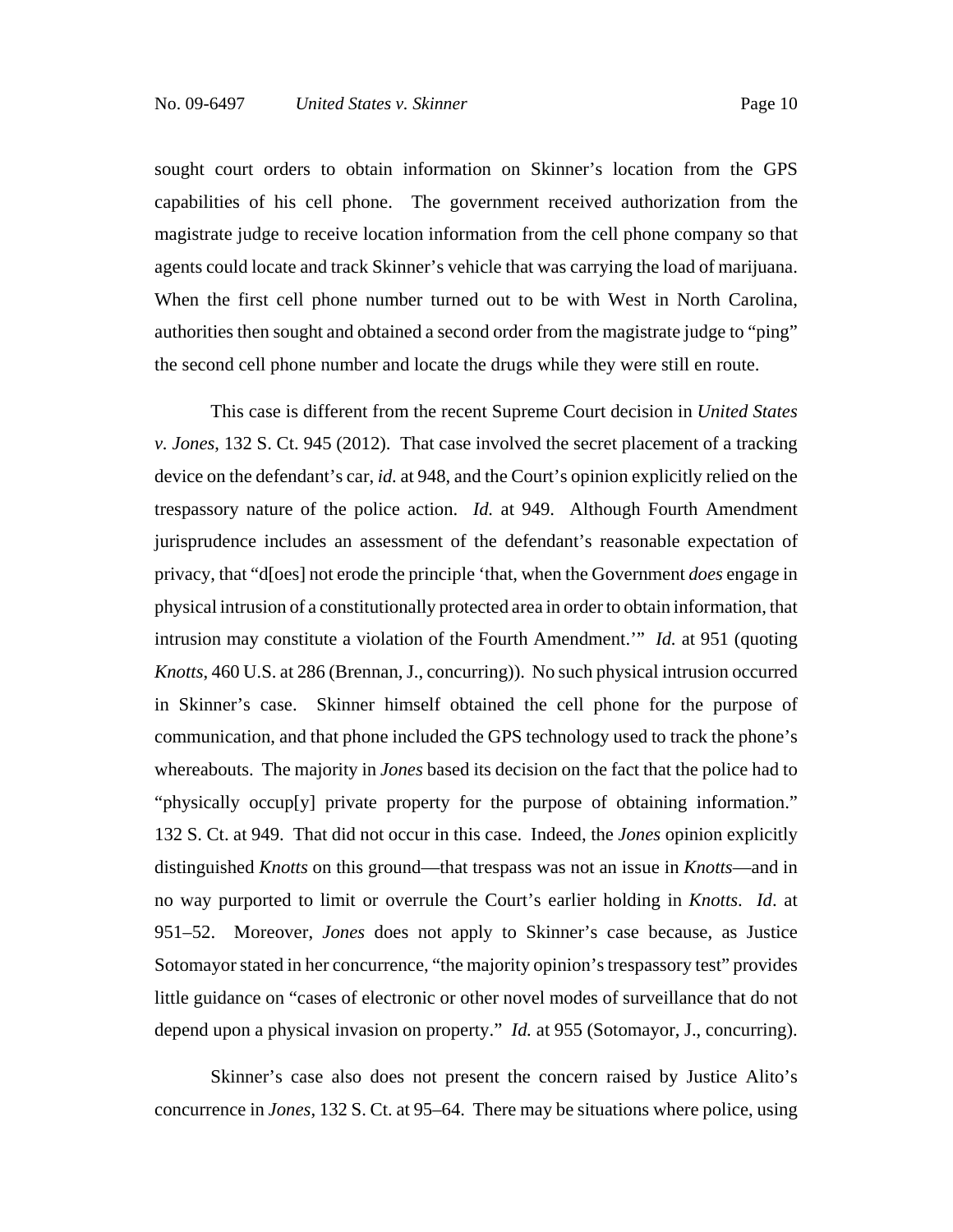otherwise legal methods, so comprehensively track a person's activities that the very comprehensiveness of the tracking is unreasonable for Fourth Amendment purposes. As Justice Alito recognized, prior to certain advances in technology, "practical" considerations often offered "the greatest protections of privacy." *Id.* at 963. For instance, in the situation presented in *Jones*, "constant monitoring of the location of a vehicle for four weeks . . . would have required a large team of agents, multiple vehicles, and perhaps aerial assistance." *Id.* Technology, however, has made it possible to conduct a level of extreme comprehensive tracking, "secretly monitor[ing] and catalogu[ing] every single movement" that the defendant made over four weeks, that previously would have been impossible. *Id*. at 964.

No such extreme comprehensive tracking is present in this case. Justice Alito's concurrence and the majority in *Jones* both recognized that there is little precedent for what constitutes a level of comprehensive tracking that would violate the Fourth Amendment. *Id.* at 954, 964. Skinner's case, however, comes nowhere near that line. While *Jones* involved intensive monitoring over a 28-day period, here the DEA agents only tracked Skinner's cell phone for three days. Such "relatively short-term monitoring of a person's movements on public streets accords with expectations of privacy that our society has recognized as reasonable." *Id.* at 964 (Alito, J., concurring) (citing *Knotts*, 460 U.S. at 281–82). Here, the monitoring of the location of the contraband-carrying vehicle as it crossed the country is no more of a comprehensively invasive search than if instead the car was identified in Arizona and then tracked visually and the search handed off from one local authority to another as the vehicles progressed. That the officers were able to use less expensive and more efficient means to track the vehicles is only to their credit.

The Supreme Court in *Jones* also distinguished its previous holding in *United States v. Karo*, 468 U.S. 705 (1984), that the installation of a beeper in a container did not constitute a search or seizure, as follows:

The Government, we said [in *Karo*], came into physical contact with the container only before it belonged to the defendant Karo; and the transfer of the container with the unmonitored beeper inside did not convey any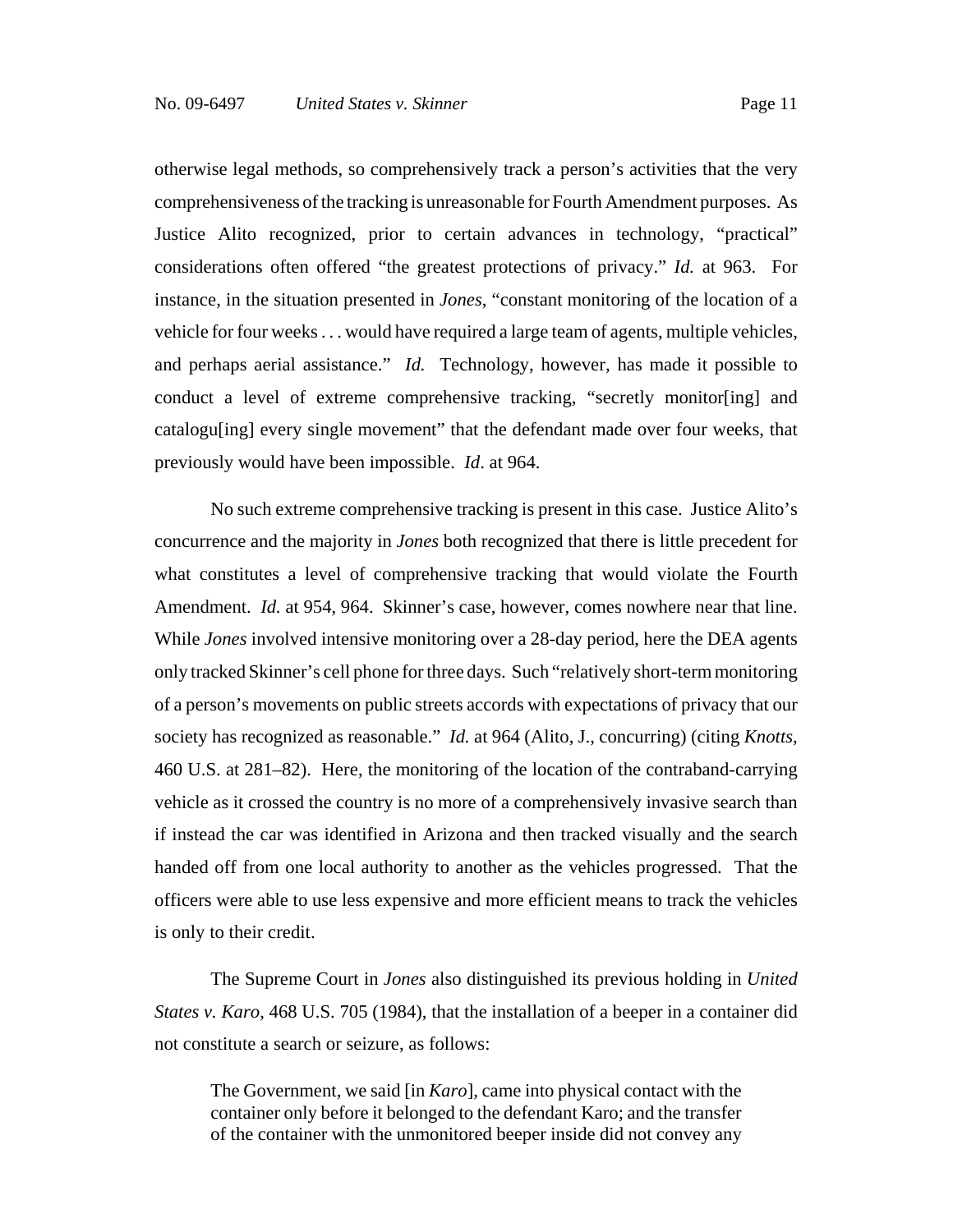information and thus did not invade Karo's privacy. That conclusion is perfectly consistent with the one we reach here. Karo accepted the container as it came to him, beeper and all, and was therefore not entitled to object to the beeper's presence, even though it was used to monitor the container's location.

*Jones*, 132 S.Ct. at 952 (internal citation omitted). The same distinction applies even more strongly here: the Government never had physical contact with Skinner's cell phone; he obtained it, GPS technology and all, and could not object to its presence.

Because authorities tracked a known number that was voluntarily used while traveling on public thoroughfares, Skinner did not have a reasonable expectation of privacy in the GPS data and location of his cell phone. Therefore, suppression is not warranted and the district court correctly denied Skinner's motion to suppress.

## **B. Sufficiency of the Evidence for Conspiracy to Commit Money Laundering**

There was sufficient evidence for a reasonable trier of fact to convict Skinner of conspiracy to commit money laundering in violation of 18 U.S.C.  $\S$ § 1956(a)(1)(A)(i) and 1956(h). Section 1956(a)(1)(A)(i) provides for criminal penalties against any person who, "knowing that the property involved in a financial transaction represents the proceeds of some form of unlawful activity, conducts or attempts to conduct such a financial transaction which in fact involves the proceeds of specified unlawful activity . . . with the intent to promote the carrying on of specified unlawful activity." In this case, Skinner knowingly and routinely transported drug receipts to Arizona so that he could pay off prior debts related to the drug-trafficking conspiracy, and obtain additional marijuana in furtherance of the conspiracy. In considering Skinner's insufficiency of the evidence claim, "the relevant question is whether, after viewing the evidence in the light most favorable to the prosecution, *any* rational trier of fact could have found the essential elements of the crime beyond a reasonable doubt." *Jackson v. Virginia*, 443 U.S. 307, 319 (1979) (emphasis in original). The record clearly supports the jury's verdict that Skinner was guilty of conspiracy to commit money laundering.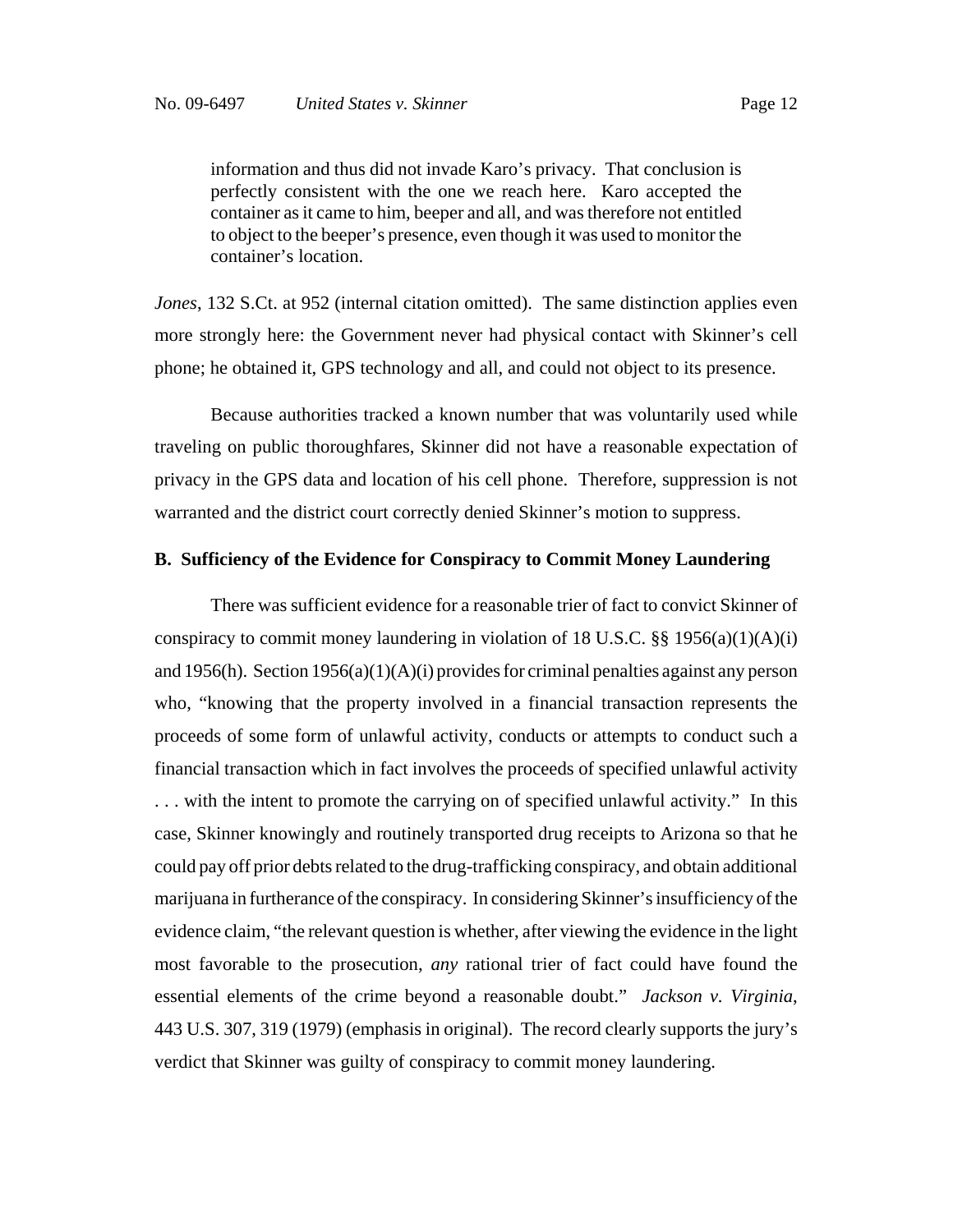Skinner argues that the drug receipts he transported were not "profits" and therefore were not "proceeds" under the money laundering statute. He relies on the definition of "proceeds" as "profits" discussed in *United States v. Santos*, 553 U.S. 507 (2008). In *Santos*, the Supreme Court held that a money-laundering conviction of a man involved in an illegal gambling operation was improper because, based on the facts of that case and relying on the rule of lenity, "proceeds" under § 1956(a)(1) meant "profits" and not "receipts." *Id.* at 514.

But as we explained in *United States v. Crosgrove*, 637 F.3d 646 (6th Cir. 2011), "proceeds" means "profits" only where the "predicate offense creates a merger problem that leads to a radical increase in the statutory maximum sentence and . . . nothing in the legislative history suggests that Congress intended such an increase." *Id.* at 654–55 (quoting *United States v. Kratt*, 579 F.3d 558, 562 (6th Cir. 2009)). In other cases,"proceeds" can still include gross receipts. *Crosgrove*, 637 F.3d at 654. We so held in a case involving receipts from bank fraud in *United States v. Kratt*, 579 F.3d 558 (6th Cir. 2009). As Skinner's case does not present a merger problem, the gross receipts in Skinner's case are proceeds, and there was sufficient evidence to convict Skinner of conspiracy to commit money laundering.

Skinner's case does not present a merger problem. "Under the *Santos-Kratt* framework, a merger problem arises when defining 'proceeds' as 'receipts' automatically makes commission of the predicate offense a commission of money laundering and where the predicate offense carries a much lower statutory maximum sentence than the associated money laundering charge." *Crosgrove*, 637 F.3d at 655 (citing *Kratt*, 579 F.3d at 563). In this case, Skinner was indicted, tried, and convicted on three charges: Conspiracy to Distribute and Possess with Intent to Distribute 1,000 Kilograms or More of Marijuana ("Count I"); Conspiracy to Commit Money Laundering ("Count II"); and Aiding and Abetting in the Attempt to Distribute in Excess of 100 Kilograms of Marijuana ("Count III"). Regardless of which drug charge is considered the "predicate offense" for the purposes of Skinner's merger argument under *Santos*, both carry heavier maximum penalties under their corresponding statutes than does the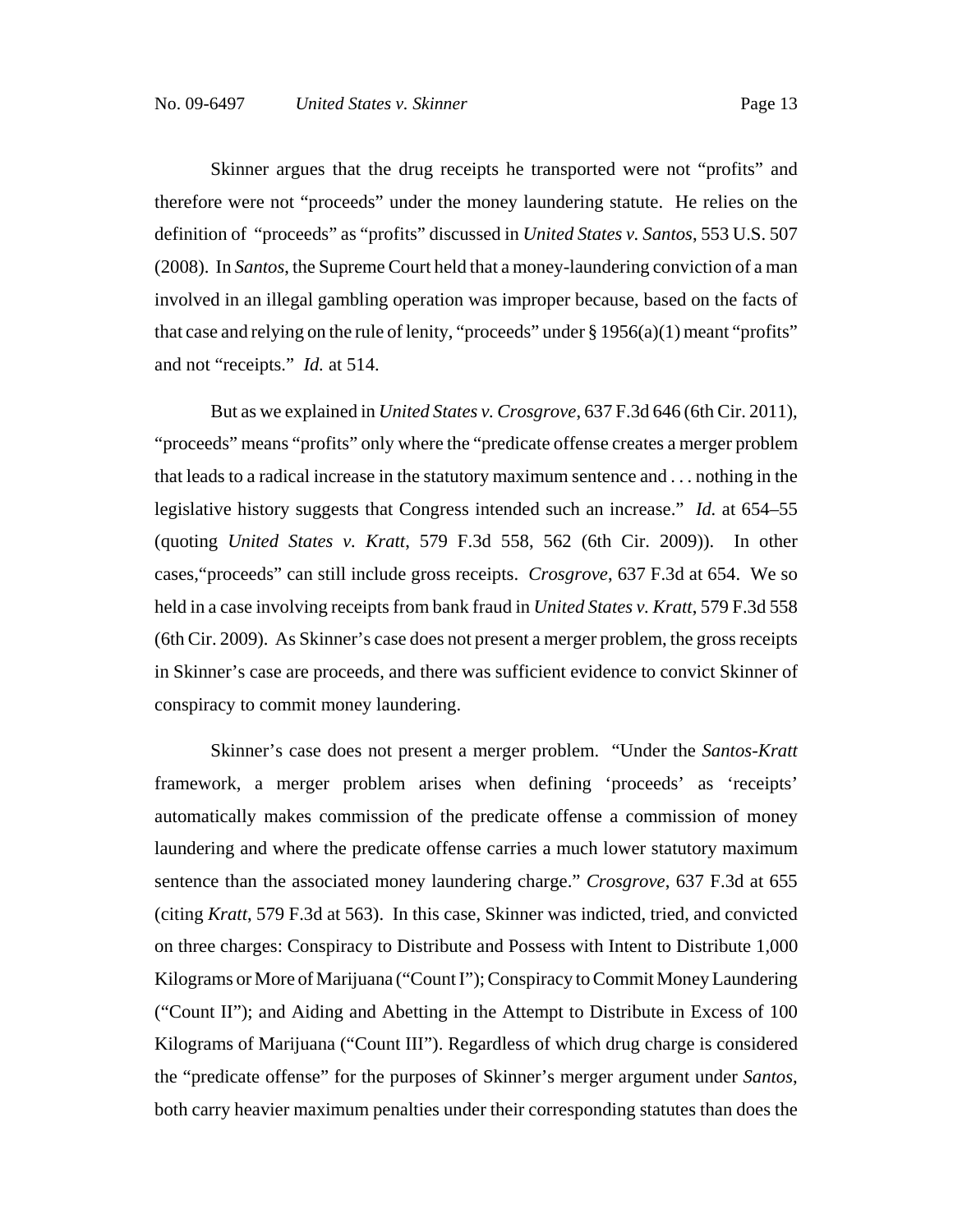money laundering charge. Count I, the drug conspiracy charge, is a Class A Felony carrying a mandatory minimum of 10 years to life imprisonment. Count III, the aiding and abetting drug charge, is a Class B Felony carrying a mandatory minimum of 5 years' up to 40 years' imprisonment. The money laundering charge listed in Count II is a Class C Felony with a statutory maximum sentence of 20 years, and for this charge there is no mandatory minimum. Skinner therefore cannot rely on *Santos* because, under *Kratt* and *Cosgrove*, conviction of the money laundering charge did not result in a radical increase in his statutory maximum sentence.

In any event, we have already held in the drug-trafficking context that "proceeds" are not limited to "profits." In *United States v. Smith*, 601 F.3d 530 (6th Cir. 2010), we explained that Justice Stevens, who was the necessary fifth vote in *Santos*, made it clear in his concurring opinion that "the predicate offense of conspiracy to distribute cocaine does not fall within the category of offenses for which 'proceeds' means 'profits.'" *Id.* at 544 (citing *Santos*, 553 U.S. at 526 n.3). In refusing to hold that "proceeds" under the money-laundering statute must always mean "profits," Justice Stevens "stated specifically that 'the legislative history of § 1956 makes it clear that Congress intended the term 'proceeds' to include gross revenues from the sale of contraband and the operation of organized criminal syndicates involving such sales,' and he stated that he did not agree with the plurality that 'the rule of lenity must apply to the definition of 'proceeds' for these types of unlawful activities.'" *Smith*, 601 F.3d at 544 (citing *Santos*, 553 U.S. at 525–26 n.3). Therefore, "[a] majority of the Court (Justice Stevens plus the dissenting Justices) explicitly preserved the possibility that 'proceeds' does not necessarily mean 'profits' when a member of a drug conspiracy is prosecuted under § 1956." *Smith*, 601 F.3d at 544.

 Viewing the evidence in the light most favorable to the prosecution, and interpreting "proceeds" to include "gross receipts," as dictated by our precedent, there was sufficient evidence for a rational trier of fact to convict Skinner of conspiracy to commit money laundering. Skinner knowingly and routinely transported drug proceeds in furtherance of the drug-trafficking conspiracy, and he was aware that he was paying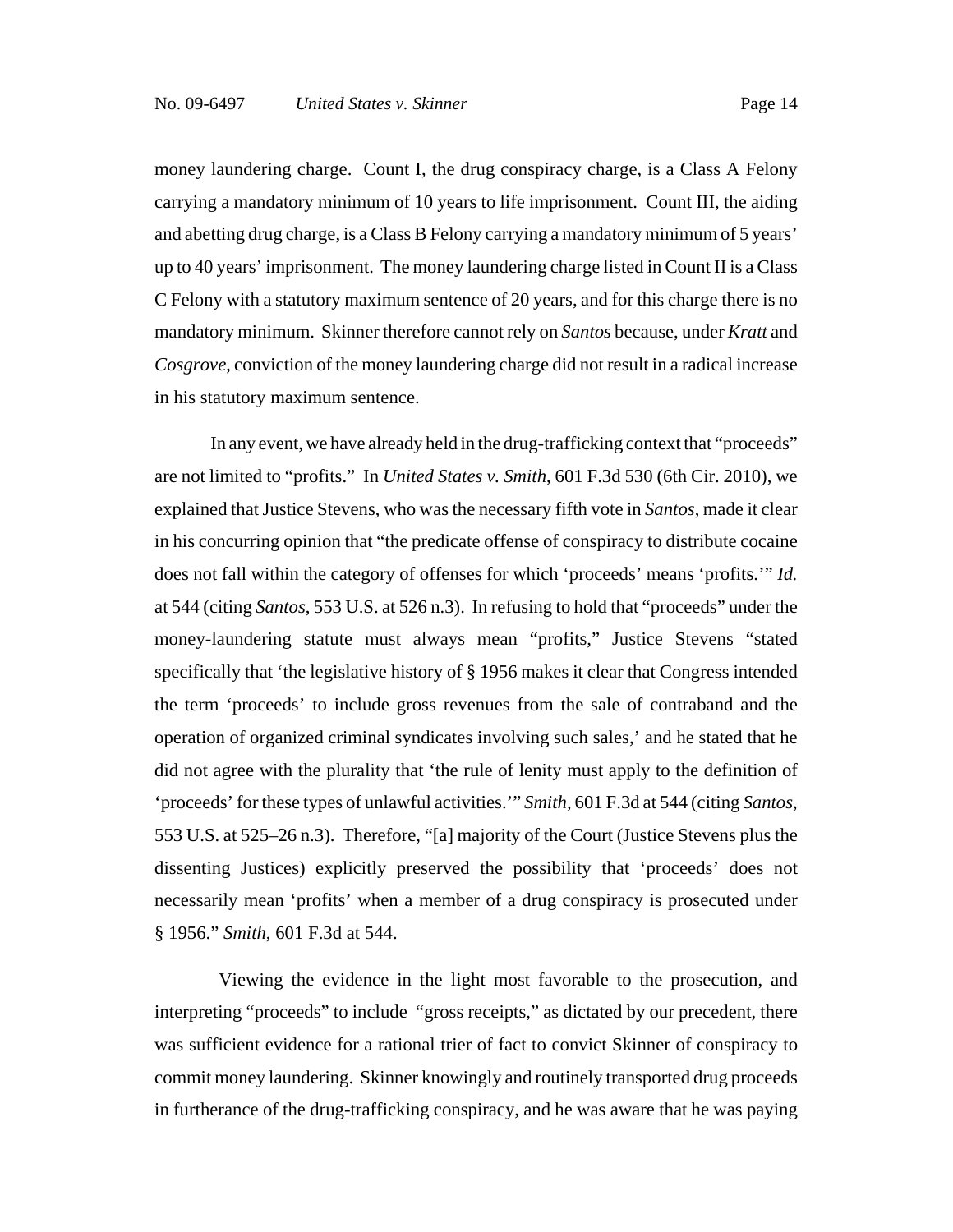Apodaca with West's drug money in order to obtain more drugs to transport to Tennessee.

## **C. No Mitigating Role Reduction**

At sentencing, the district court did not err in denying a mitigating role reduction under U.S.S.G. § 3B1.2, because Skinner's role as courier was critical to the success of the drug trafficking and money laundering conspiracies. To receive a reduction, Skinner was required to "prov[e] . . . by a preponderance of the evidence . . . that he played a relatively minor role in conduct for which he was held accountable," *United States v. Sheafe*, 69 F. App'x 268, 270 (6th Cir. 2003). *See also United States v. Groenendal*, 557 F.3d 419, 427–28 (6th Cir. 2009). The district court did not err in denying the mitigating role adjustment, which authorizes a four-level reduction in offense level if the defendant is deemed a "minimal" participant in the criminal activity, a two-level reduction if he is deemed a "minor" participant, and a three-level reduction if he falls somewhere in between. *See* U.S.S.G. § 3B1.2.

The district court determined that Skinner was responsible for 12,611 pounds of marijuana, the amount he actually delivered or transported, not the total amount of drugs transported throughout the entire conspiracy. Since November 1, 2001, the Sentencing Commission has said that a defendant is not *precluded* from being considered for a mitigating role reduction simply because he is held accountable only for the quantity of drugs attributable to him. U.S.S.G. § 3B1.2 cmt. n.3(A). However, while Skinner is eligible for a mitigating role reduction, this determination is left to the discretion of the district court, which in this instance did not clearly err in denying the reduction in light of Skinner's instrumental role in the conspiracies.

 As a courier, Skinner's role in the conspiracy was critical to its success. "[T]he critical question in whether to grant a 'mitigating role' reduction is what role the defendant played in relation to others involved in the criminal enterprise." *United States v. Henderson*, 307 F. App'x 970, 983 (6th Cir. 2009) (citing *United States v. Campbell*, 279 F.3d 392, 396 (6th Cir. 2002)). At sentencing, the district court determined that Skinner "facilitated the transportation of vast amounts of marijuana and money back and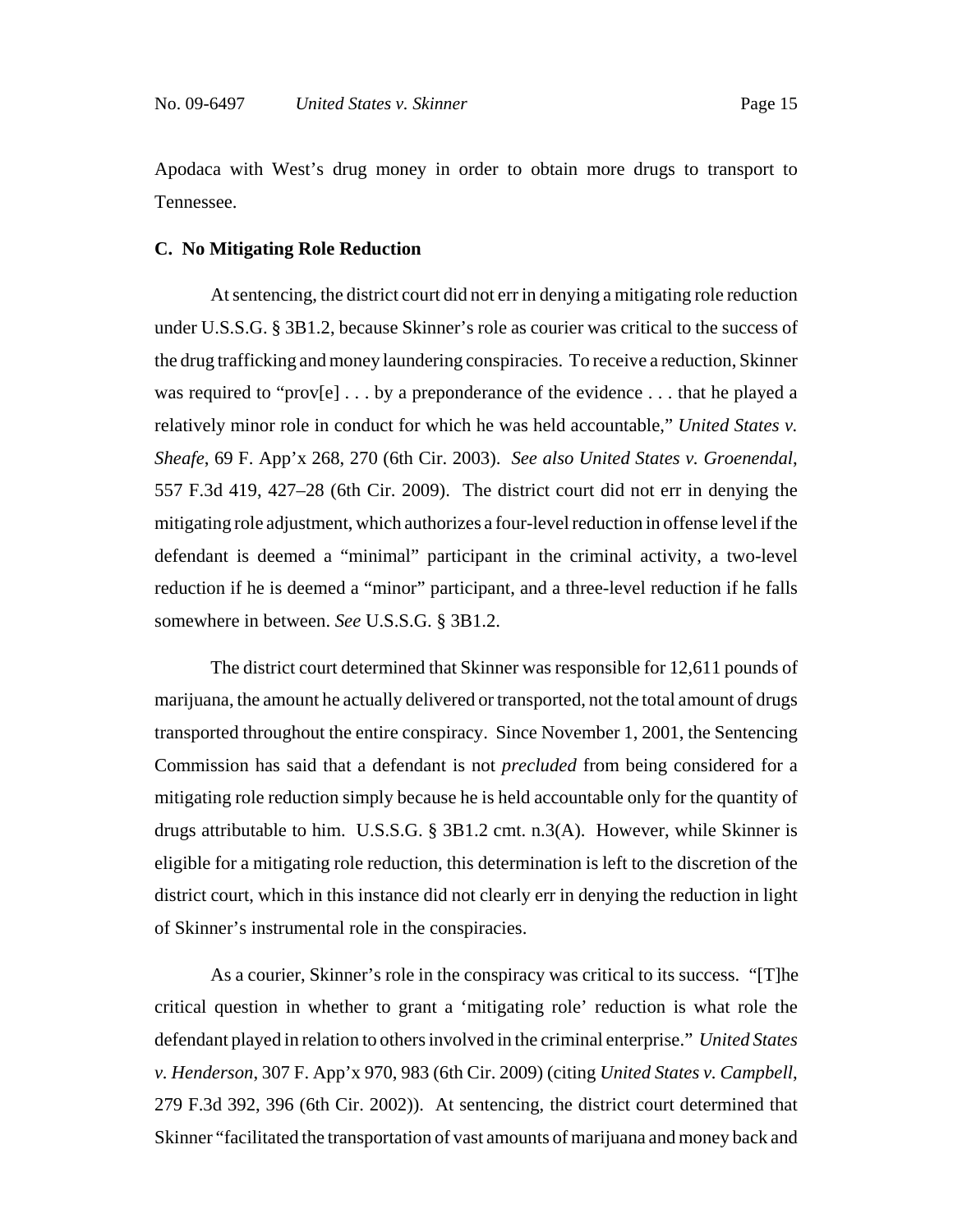forth across the country," and "[t]he conspiracy would not have been successful without the participation of the drivers  $\dots$ . [T]his defendant facilitated and allowed this conspiracy to progress. . . . That is more than just a minor or minimum player." There is nothing in the record to suggest that these determinations were clearly erroneous, and they justify the district court's denial of the mitigating role adjustment. *See Campbell*, 279 F.3d at 396 (stating clearly erroneous standard for factual determinations).

Although Skinner argues that he should be granted the mitigating role reduction because he did not have a "high degree of culpability" in the conspiracy and because his role was largely limited to that of a courier or "mule," we affirmed the district court's denial of a mitigating role adjustment in a case factually similar to Skinner's. In *Sheafe*, the defendant was charged with several narcotics-related offenses due to his participation as the driver in three inter-state shipments of cocaine. 69 F. App'x at 269. We rejected Sheafe's "protestations that he was a lowly courier" and determined it to be "immaterial that Sheafe was not the owner of the cocaine or the leader or organizer of the drug transaction. A defendant does not qualify for a mitigating role reduction merely because someone else planned the scheme and made all the arrangements." *Id.* at 270 (citation omitted). Rather, we determined that a "defendant who plays a lesser role in a criminal scheme may nonetheless fail to qualify as a minor participant if his role was indispensable or critical to the success of the scheme, or if his importance in the overall scheme was such as to justify his sentence." *United States v. Salgado*, 250 F.3d 438, 458 (6th Cir. 2001) (citation omitted). As in Skinner's case, in Sheafe's case "the conspiracy could not have succeeded without someone to transport the [drugs]." *Sheafe*, 69 F. App'x at 270. The district court, therefore, could properly determine that Skinner played a critical role in the drug-trafficking and money-laundering conspiracies.

## **III.**

The judgment of the district court is affirmed.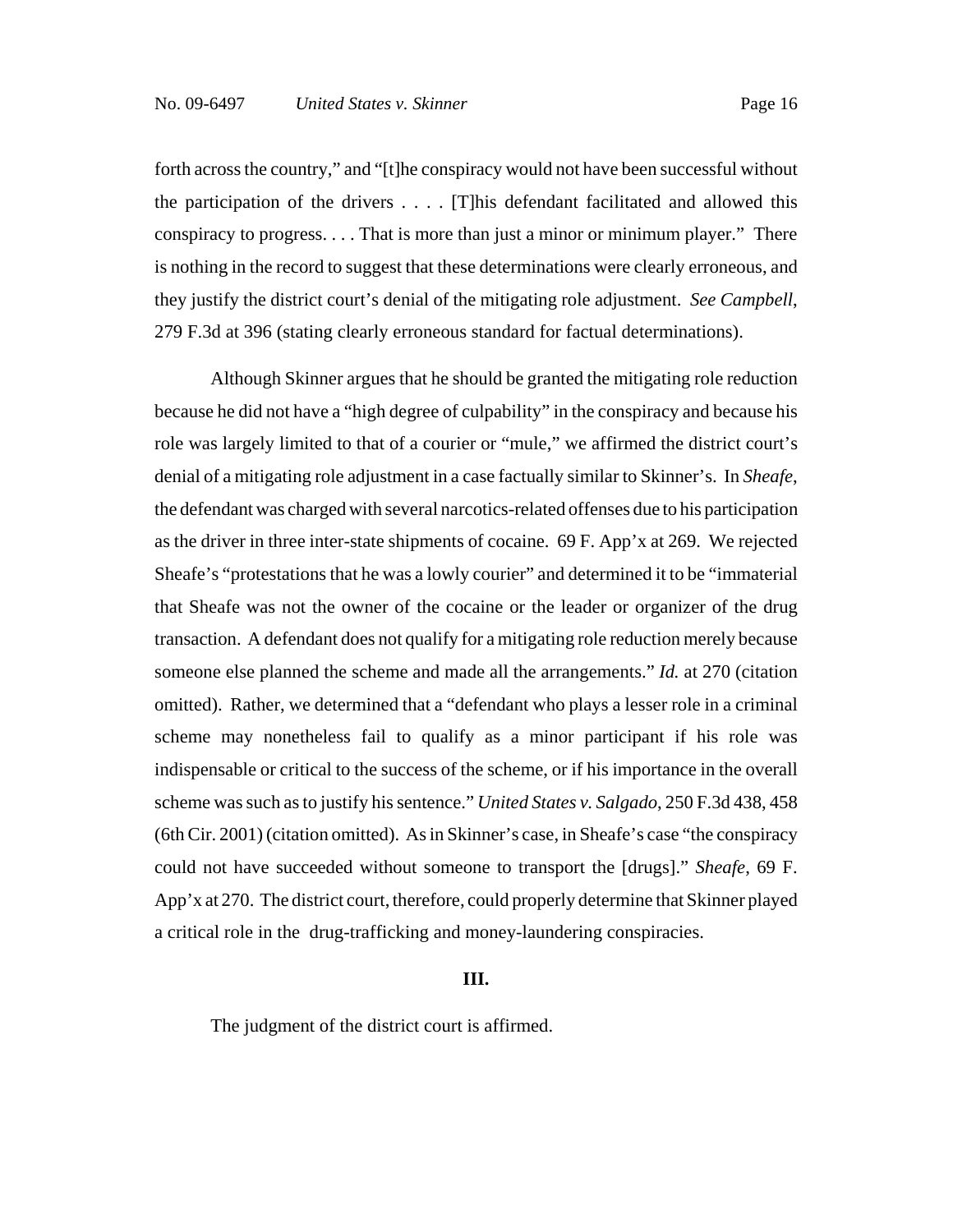## **CONCURRING IN PART AND CONCURRING IN THE JUDGMENT \_\_\_\_\_\_\_\_\_\_\_\_\_\_\_\_\_\_\_\_\_\_\_\_\_\_\_\_\_\_\_\_\_\_\_\_\_\_\_\_\_\_\_\_\_\_\_\_\_\_\_\_\_\_\_\_\_\_\_\_\_\_**

**\_\_\_\_\_\_\_\_\_\_\_\_\_\_\_\_\_\_\_\_\_\_\_\_\_\_\_\_\_\_\_\_\_\_\_\_\_\_\_\_\_\_\_\_\_\_\_\_\_\_\_\_\_\_\_\_\_\_\_\_\_\_**

DONALD, J., concurring in part and concurring in the judgment. I join Parts II.B and II.C of the majority opinion, which conclude that the evidence was sufficient to support Skinner's conviction for conspiracy to commit money laundering and that Skinner was not entitled to a mitigating-role reduction in sentencing. As to Part II.A, I concur only in the judgment because I do not agree that Skinner lacked a reasonable expectation of privacy in the GPS data emitted from his cellular phone. In my view, acquisition of this information constitutes a search within the meaning of the Fourth Amendment, and, consequently, the officers were required to either obtain a warrant supported by probable cause or establish the applicability of an exception to the warrant requirement. However, because the officers had probable cause to effect the search in this case and because the purposes of the exclusionary rule would not be served by suppression, I believe some extension of the good faith exception enunciated in *United States v. Leon*, 468 U.S. 897 (1984)*,* is appropriate. Accordingly, I would also affirm the district court's denial of Skinner's motion to suppress, but for reasons other than those announced by the majority.

#### **A. Reasonable expectation of privacy**

In the context of the Fourth Amendment, standing turns on whether a person has a "constitutionally protected reasonable expectation of privacy." *Katz v. United States*, 389 U.S. 347, 360 (1967) (Harlan, J., concurring). The analysis of this constitutionallyprotected interest involves a two-part inquiry: "First, has the individual manifested a subjective expectation of privacy in the object of the challenged search? Second, is society willing to recognize that expectation as reasonable?" *California v. Ciraolo*, 476 U.S. 207, 211 (1986) (citing *Smith v. Maryland*, 442 U.S. 735, 740 (1979)).

Though the majority does not discuss the first prong of this test, Skinner's use of the phone arguably manifests his subjective expectation of privacy in his GPS location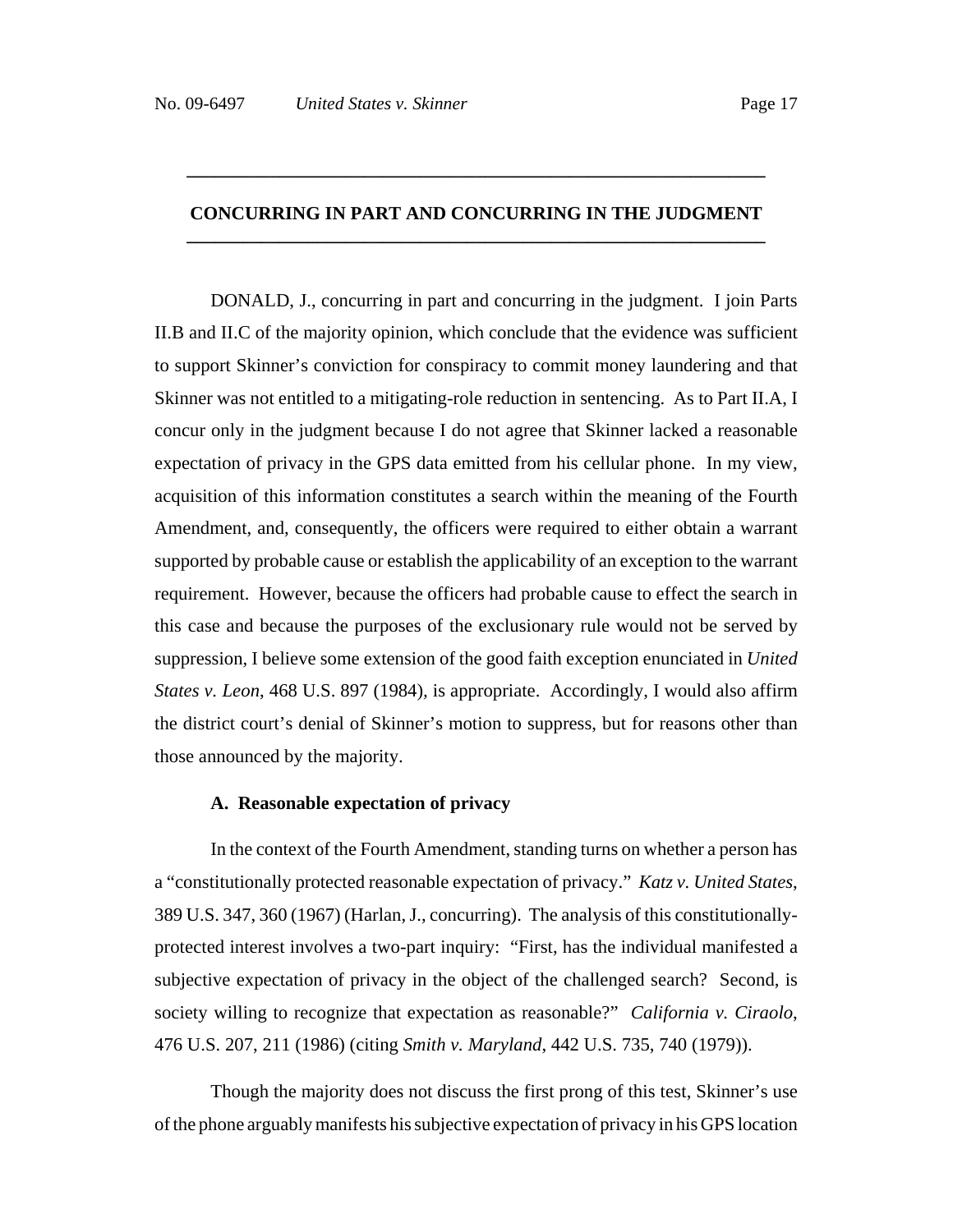information. In fact, the majority aptly points out that the phone was trackable in a way that Skinner most likely did not anticipate. Skinner's erroneous belief that the phone was untrackable, or even his general ignorance of the phone's GPS capabilities, supports the conclusion that Skinner had a subjective expectation of privacy in this information.

The critical question, then, is whether society is prepared to recognize Skinner's expectation of privacy as legitimate. The majority implicitly answers this question in the negative, focusing on the criminal conduct in which Skinner was engaged and declaring that "[t]he law cannot be that a criminal is entitled to rely on the expected untrackability of his tools." This seems to suggest that, assuming Skinner has a subjective expectation of privacy in the cell phone, it is not one that society is prepared to recognize as legitimate because he used the phone in the commission of a crime. While this circuit's law is not well developed on this point, numerous courts have held that privacy expectations are not diminished by the criminality of a defendant's activities. *See, e.g.*, *United States v. Hicks*, 59 F. App'x 703,706 (6th Cir. 2003) ("it is far from clear that the legitimacy of one's privacy expectation can be made to depend on the nature of his activities—innocent or criminal"); *United States v. Pitts*, 322 F.3d 449, 458 (7th Cir. 2003) ("We may not justify the search after the fact, once we know illegal activity was afoot; the legitimate expectation of privacy does not depend on the nature of the defendant's activities, whether innocent or criminal."); *United States v. Fields*, 113 F.3d 313, 321 (2d Cir. 1997) ("We also reject the government's argument that the illegal nature of Fields' activities made any expectation of privacy regarding the premises unreasonable."); *United States v. Taborda*, 635 F.2d 131, 139 n.10 (2d Cir. 1980) ("We disagree . . . that the amount of Fourth Amendment recognition accorded to a person's privacy expectations may vary solely on the basis of whether his activity is criminal or innocent."). To hold otherwise would ignore the fact that "many Fourth Amendment issues arise precisely because the defendants were engaged in illegal activity on the premises for which they claim privacy interests." *Fields*, 113 F.3d at 321.

On the other hand, it bears noting that courts have declined to recognize a "legitimate" expectation of privacy in contraband and other items the possession of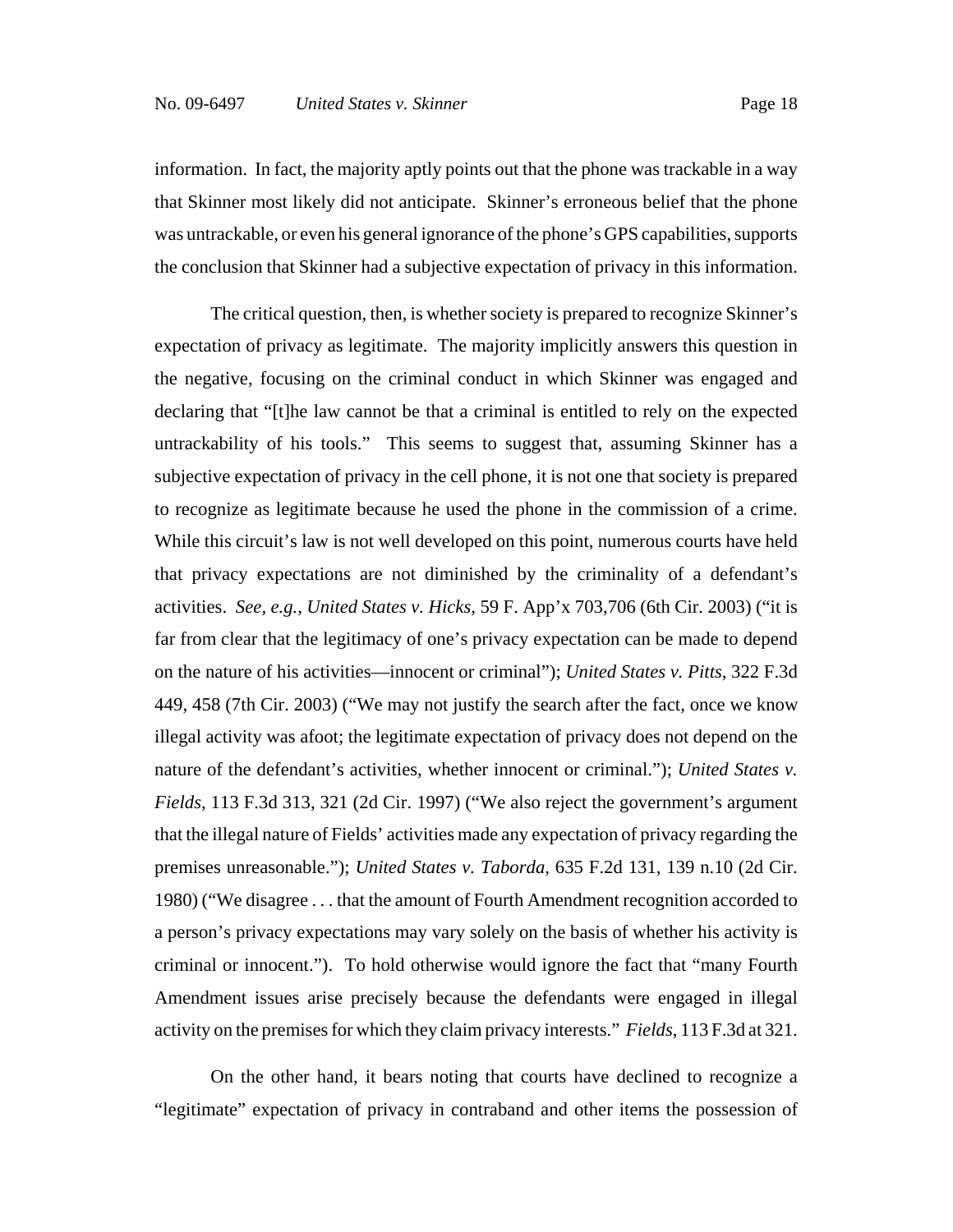which are themselves illegal, such as drugs and stolen property. In *United States v. Bailey*, we explained the important distinction, for Fourth Amendment purposes, between the electronic monitoring of contraband and non-contraband items, stating:

[T]here is a clear line of demarcation between, on the one hand, contraband and other items, such as stolen goods, whose possession is illegal, and on the other, goods, whatever their suspected use, whose possession is legal. The narcotics peddler in whose heroin a beeper is planted has no privacy interest in the substance; but the same is not so of legally-possessed substances into which a beeper is placed, even if these are destined later to be used in the commission of a crime. . . .

The rationale of the Government's argument would authorize warrantless beeper surveillance of laboratory equipment, handguns, or *any other legitimately owned item the Government suspected would be used to commit a crime*. The fourth amendment contains no such exception. If the Government reasonably suspects non-contraband items will be used for criminal purposes, presumably it can articulate sufficient grounds to convince a neutral magistrate to issue a warrant authorizing beeper surveillance of those items. For fourth amendment purposes, there is a clear distinction between contraband and other property.

628 F.2d 938, 944 (6th Cir. 1980) (emphasis added). Although the majority states that pay-as-you-go phones are presumably more difficult to trace, perhaps implying that possession of such phones is somehow illicit or suspicious in itself, Skinner's phone was not contraband and his possession of the phone was not illegal. Nevertheless, the majority holds that Skinner had no expectation of privacy in the data emitted from the phone because he was using the phone in the commission of a crime. This is in direct conflict with the principle we articulated in *Bailey*.

In support of its conclusion, the majority relies on *United States v. Knotts*, wherein the Supreme Court found that the government's use of a beeper to track the whereabouts of a suspect "amounted principally to the following of an automobile on public streets and highways." 460 U.S. 276, 281 (1983). According to the majority, there is no meaningful distinction between this case and *Knotts* because "[w]hile the cell site information aided the police in determining Skinner's location, that same information could have been procured through visual surveillance." It is not accurate, however, to say that police in this case acquired only information that they could have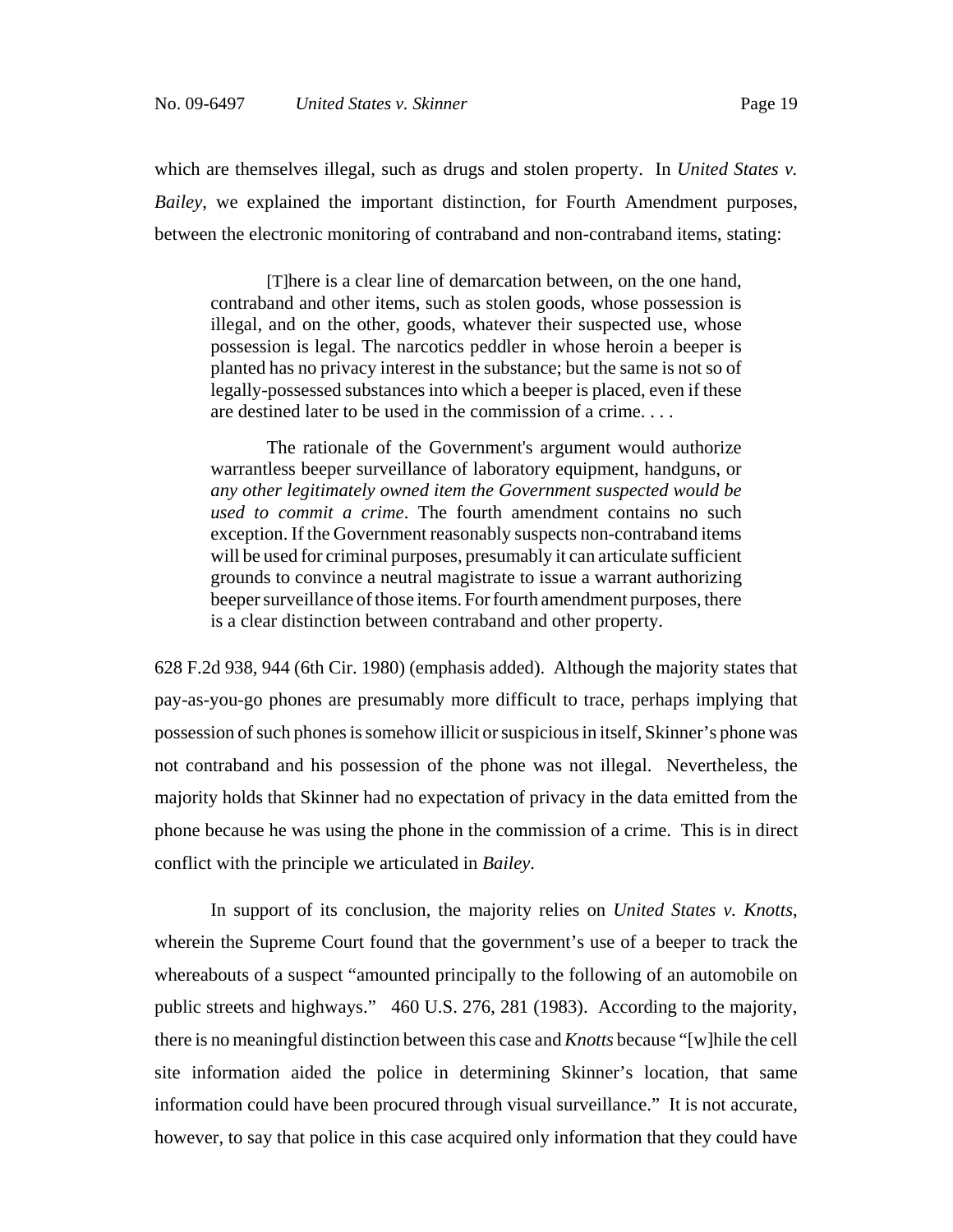otherwise seen with the naked eye. While it is true that visual observation of Skinner was possible by any member of the public, the public would first have to know that it was Skinner they ought to observe. This case is thus distinguishable from both *Knotts* and *United States v. Forest*, 355 F.3d 942 (6<sup>th</sup> Cir. 2004), in which officers had already identified and undertaken visual surveillance of a particular suspect. Authorities' use of electronic surveillance in those cases was used to *aid* surveillance already initiated. In this case, police had not and could not establish visual contact with Skinner without utilizing electronic surveillance *because they had not yet identified the target of their search*. Authorities did not know the identity of their suspect, the specific make and model of the vehicle he would be driving, or the particular route by which he would be traveling. Moreover, officers could not have divined any of this information without the GPS data emitted from Skinner's phone; therefore, they cannot be said to have merely "augmented the sensory faculties bestowed upon them at birth." *Knotts*, 460 U.S. at 282.

I would not characterize the question before us as whether society is prepared to recognize a legitimate expectation of privacy in the GPS data emitted from a cell phone used to effectuate drug trafficking. Rather, in keeping with the principle that the law affords the same constitutional protections to criminals and law-abiding citizens alike, the question is simply whether society is prepared to recognize a legitimate expectation of privacy in the GPS data emitted from any cell phone. Because I would answer this question in the affirmative, I cannot join Part II.A of the majority opinion.

#### **B. Good faith exception**

While I believe that authorities were required to get a warrant before effecting the search in this case, I nevertheless agree that Skinner's motion to suppress was properly denied. Therefore, I agree with the majority's conclusion that the district court should be affirmed.

In *United States v. Leon*, the Supreme Court noted that the Fourth Amendment does not itself proscribe the introduction of illegally seized evidence in all proceedings or against all defendants. 468 U.S. at 906. Rather, the "wrong condemned by the Amendment is 'fully accomplished' by the unlawful search or seizure itself," and the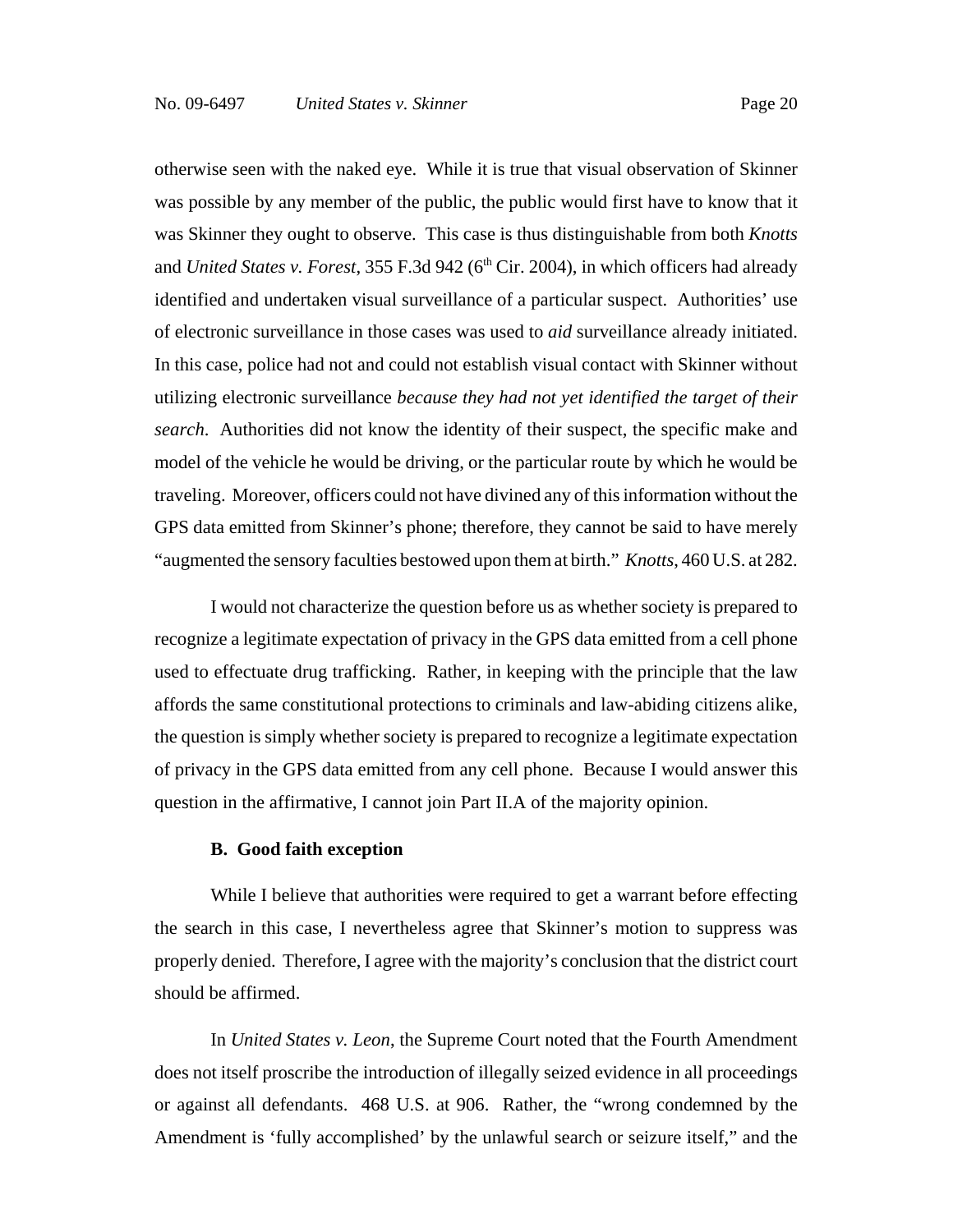"use of fruits of a past unlawful search or seizure 'work[s] no new Fourth Amendment wrong.'" *Id.* The issue before the Court in *Leon* was whether the sanction of exclusion is appropriate where officers act in reasonable reliance on a search warrant later found to be defective. *Id.* at 900. In considering the question, the Court weighed "the costs and benefits of preventing the use . . . of inherently trustworthy tangible evidence obtained in reliance on a search warrant issued by a detached and neutral magistrate that ultimately is found to be defective." *Id.* at 907. The Court recognized that an "unbending application" of the exclusionary rule "would impede unacceptably the truthfinding functions of judge and jury." *Id.* Moreover, where officers acted in objective good faith, application of the rule would not serve its remedial objectives. *Id.* at 907-08. The purpose of the exclusionary rule, after all, is to "deter police misconduct rather than to punish the errors of judges and magistrates." *Id.* at 916. Thus, an assessment of the flagrancy of the police misconduct, if any, is an important step in determining whether the "deterrent effect of the exclusionary rule" would be served under the facts of a particular case. *Id.* at 911.

There are some circumstances in which the good faith exception to the exclusionary rule does not apply. For instance:

1) when the warrant is issued on the basis of an affidavit that the affiant knows (or is reckless in not knowing) contains false information; 2) when the issuing magistrate abandons his neutral and detached role and serves as a rubber stamp for police activities; 3) when the affidavit is so lacking in indicia of probable cause that a belief in its existence is objectively unreasonable; and 4) when the warrant is so facially deficient that it cannot be reasonably presumed to be valid.

*United States v. Thomas*, 605 F.3d 300, 311 (6th Cir. 2011).

As *Leon* and its progeny make clear, the applicability of the exclusionary rule in a particular case often depends upon the presence of deliberate police misconduct. In the present case, officers should have obtained a warrant authorizing them to collect GPS real-time location information for the 6820 phone; instead, they applied for and were issued an order. But this error does not necessarily mean that application of the exclusionary rule is warranted. The good faith exception enunciated in *Leon*, though not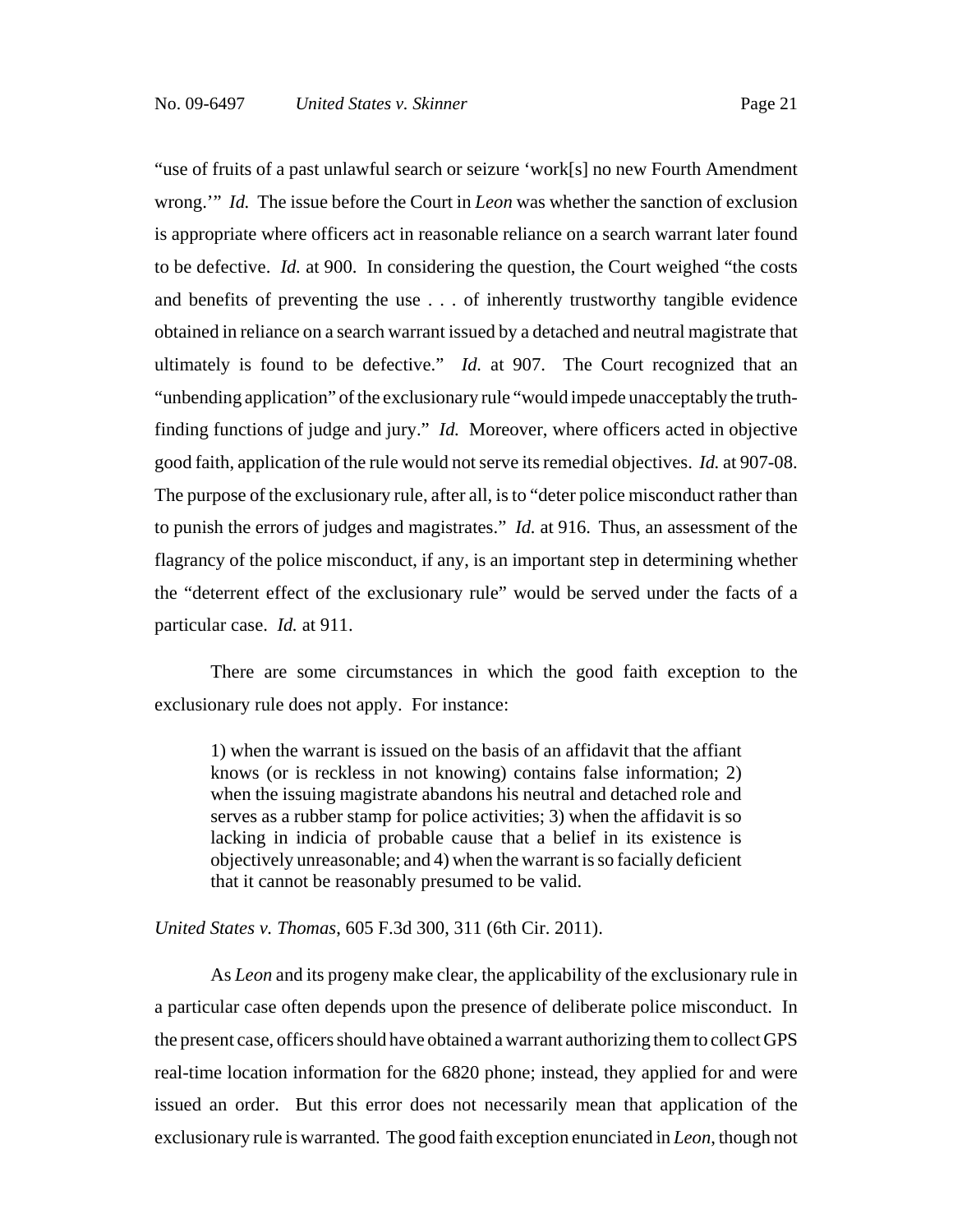expressly applicable to the kinds of orders at issue in the present case, could be extended if the purposes of the exclusionary rule would not be served by its application. Because there is no indication of police misconduct and officers clearly had probable cause, if not a warrant, to conduct the challenged search, I would affirm on this ground.

According to the Government's Response, authorities were unsure about the proper procedural path to follow in order to get authorization to collect GPS and ping data. (R1, DE 39 at 13.) In hindsight, they erroneously obtained a court order when they should have obtained a warrant. However, the sworn affidavits made in support of the Orders were nineteen pages and five pages long, respectively.**<sup>1</sup>** They were not "bare bones" affidavits, nor were they filled with knowing or reckless falsehoods. They detailed a wealth of information regarding the West drug operation collected over the span of many months of legal surveillance and investigation. Based on conversations recorded through the cooperation of a confidential informant, authorities obtained detailed information regarding an upcoming drug run. They also learned that they might be able to track the whereabouts of the courier known as "Big Foot" by collecting data emitted from a cell phone they had reason to believe was in his possession. This would enable authorities to seize half a ton of marijuana and potentially identify additional coconspirators. Had these same affidavits been presented in support of an application for a warrant rather than a court order, they would almost certainly have been sufficient to establish probable cause.

There is no evidence that officers in this case engaged in any intentional misconduct; rather, it appears they made a procedural error. Officers relied in good faith on a court order, issued by a neutral and detached magistrate, which they reasonably believed authorized them to collect GPS-location information. Although proper in regard to most of the data collection it authorized, the order was later determined to be defective as to the authority to collect GPS and other location-identifying information. Nevertheless, officers had probable cause to conduct the search, and the information

<sup>&</sup>lt;sup>1</sup>The five-page affidavit for the second order relies on and essentially incorporates by reference the nineteen-page affidavit in support of the first order.